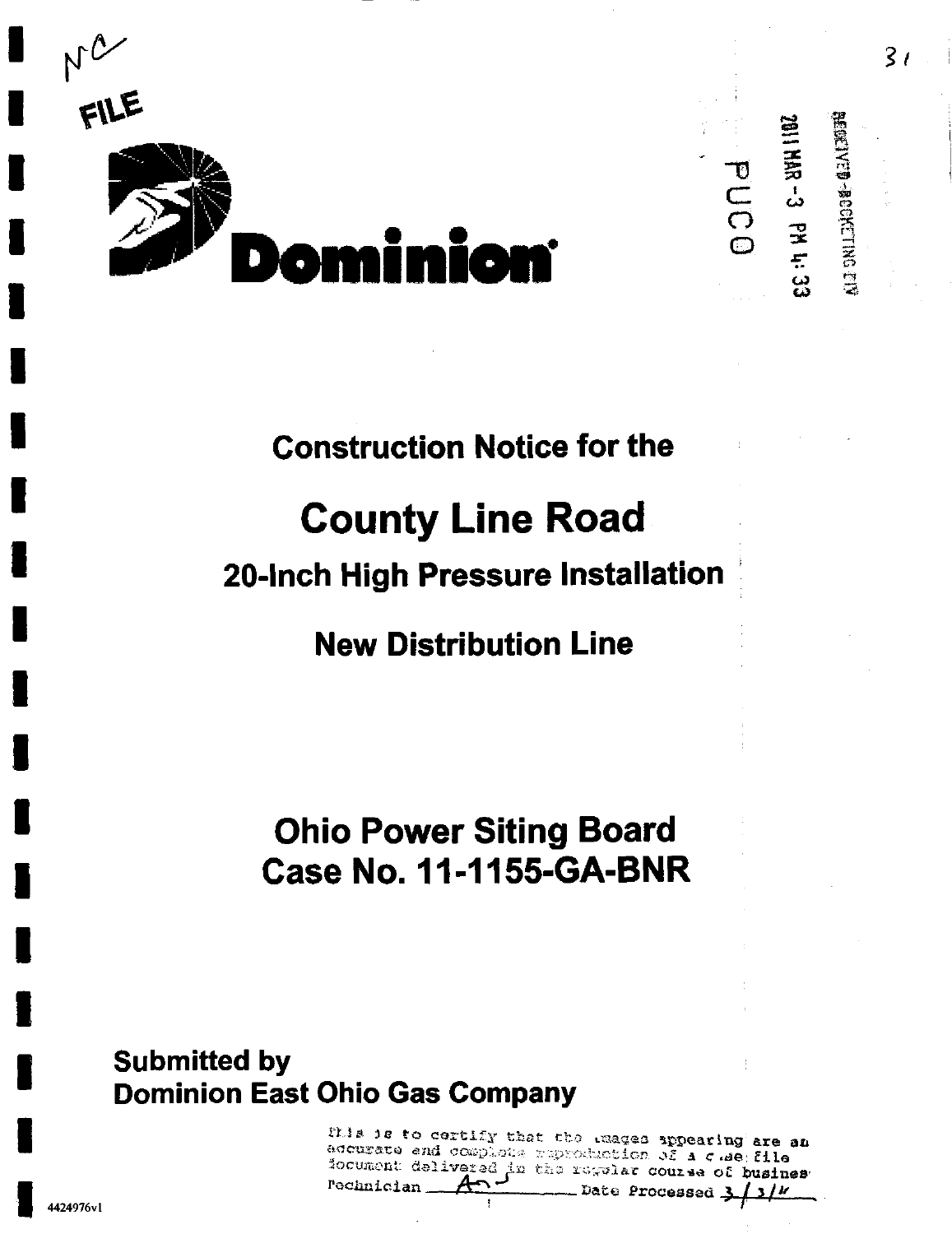The following information is being provided in accordance with the procedures delineated in Ohio Administrative Code Section 4906-11-02: Constmction Notice Requirements of the Rules and Regulation of the Ohio Power Siting Board.

#### 4906-11-02(8) GENERAL INFORMATION

#### 4906-11-02(B)(1): Name of the project

The applicant is Dominion East Ohio Gas Company ("Dominion East Ohio"). The name of the project is the County Line Road high pressure ("HP") project heading north and south from County Line Road.

#### $4906-11-02(B)(2)$ : Brief description of the project

Dominion East Ohio plans to install +/-1,720 feet of a new twenty-inch HP pipeline and remove the existing twelve-inch HP distribution pipeline (L#4999). This line runs north and south from County Line Road within Dominion East Ohio easements. This project will end at  $+/-$  390 feet north of the centerline of County Line Road and  $+/-$ 1,250 feet south of Covmty Line Road. This line is in Weathersfield Township in Trumbull County and Austintown Township in Mahoning County.

Dominion East Ohio will remove the existing bare steel pipeline and install a new twenty-inch, 0.375 wall thickness ("W"), grade X 52 HP pipeline that will be fusion bond epoxy ("FEE") coated and cathodically protected with anodes. The design criteria will be for a Class 3 location. The pipeline will be designed for a Maximum Allowable Operating Pressure ("MAOP") of 174 pounds per square inch (psig) and will be hydrostatically tested in place to a minimum of 261 psig. The twenty-inch pipe replacement will be placed in the location of the existing twelve-inch line after it is removed from the ground. The twelve-inch pipe (L#4999) that will be replaced is

 $\mathbf{1}$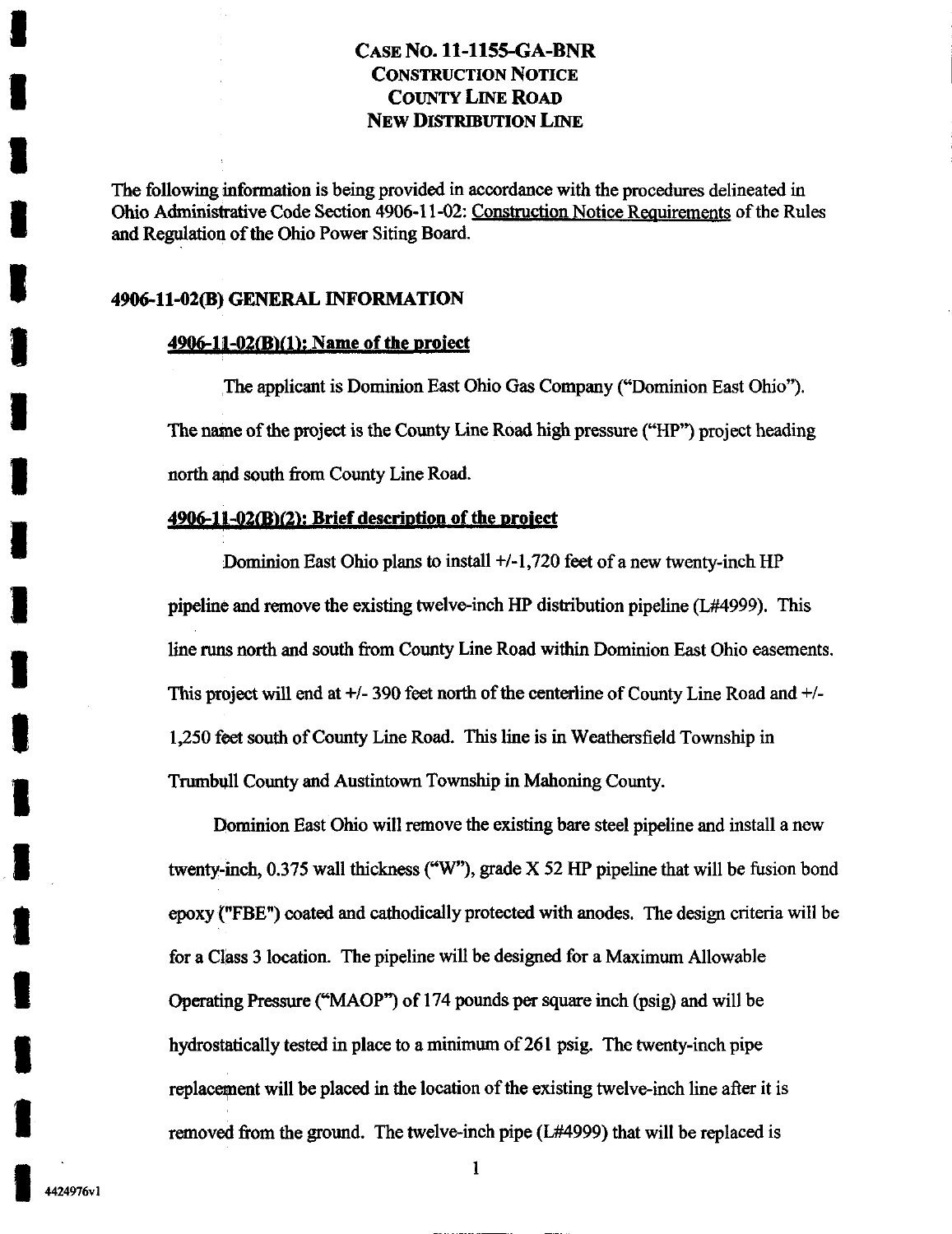typically sixty to seventy years old having been installed primarily in 1949. It is bare steel and is eligible to be replaced as part of the Pipeline Infrastructure Replacement program. The line currently has a MAOP of 174 psig.

In general, the replacement pipeline will fraverse along Dominion East Ohio easements within rural undeveloped property and agricultural fields. There are two residential homes along the route.

The existing twelve-inch pipeline is owned, operated, and maintained by Dominion East Ohio. The proposed twenty-inch replacement pipeline will also be owned, operated, and maintained by Dominion East Ohio. The pipeline installation within the corridor will be by permit of the Weathersfield Township, Trumbull County, Austintown Township, and Mahoning County officials. No permanent access roads are proposed for the project.

### 4906-11-02(B)(2): Why the project meets the requirements for a Construction **Notice**

This project meets the criteria listed in Appendix B of Ohio Administrative Code ("OAC") Rule 4906-1-01 for a construction notice. The new gas line project is  $+/-1,720$ feet of twenty-inch HP distribution pipeline that will replace +/-1,720 feet of the existing twelve-inch HP distribution pipeline (L#4999). Thus it meets the criteria of Appendix  $B(1)(a)$  because it is a new gas line that is less than one mile in length.

In addition, the replacement pipeline will be located wholly within Dominion East Ohio's service area; Dominion East Ohio owns and operates the existing line that will be replaced and will continue to own and operate the new pipeline; and the primary purpose of the new segment will be to assure a constant natural gas supply to Dominion East

 $\overline{2}$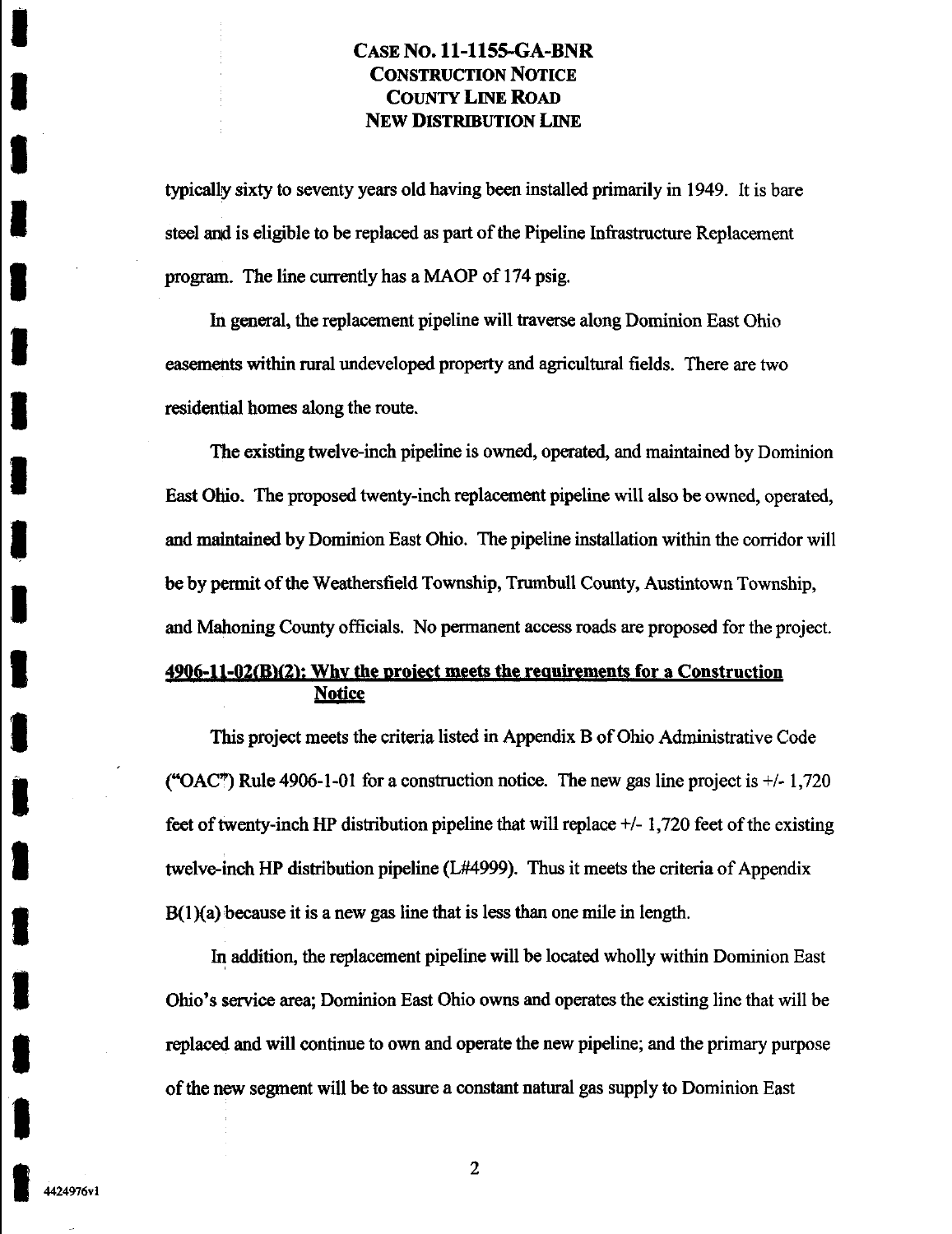Ohio's customers and will be eligible for recovery as part of the Pipeline Infrastructure Replacement program. A map of the area is included as Attachment A.

#### $4906-11-02(B)(3)$ : Need for the natural gas transmission line

Because the existing pipeline is sixty to seventy years old, it has required increased maintenance in the last number of years. [For accounting purposes, the useful life (based on depreciation) of steel pipe is 56 years.] In 2004 and 2010 Dominion East Ohio was compelled to replace portions of this mainline. When the new pipeline is constructed ihere will be savings to Dominion East Ohio's customers in the maintenance expenses attributed to this line. In addition, the new pipeline will meet the safety standards enacted since the installation of the existing lines.

#### 4906-11-02(B)(4): Anticipated construction schedule, in-service date

Assuming that this Construction Notice is processed in accordance with OAC Rule 4906-5-t02 and expeditiously as contemplated by the additional payment made in accordance with Rule 4906-5-11 (I), Dominion East Ohio would begin construction in March of 2011 and place the line in service by the summer of 2011.

#### 4906-11-02(B)(5): Estimated capital cost

The high-level estimate for the installation of the new twenty-inch HP gas main and the removal of the existing twelve-inch HP gas main is \$516,000.

#### $4906-11-02$  (B)(6): Operating characteristics, number and types of required structures, land requirements

MAOP: The proposed pipelines segment will have a flow rate ranging from 990 Mcf peri hour to 28 Mcf per hour based on a winter temperature of 40° Fahrenheit and a

I

3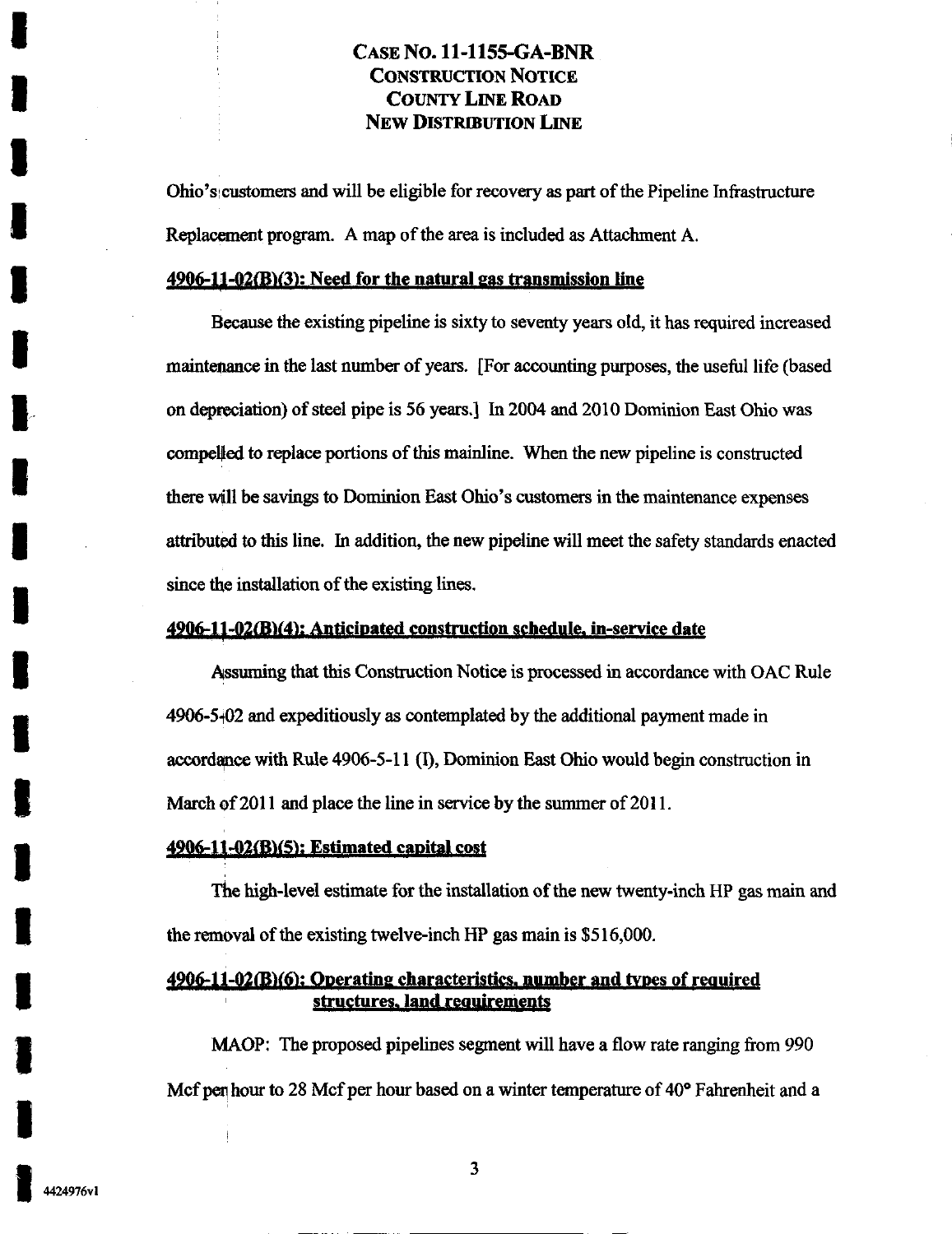also included for reference. Three notification letters have been sent to the landowners and two notification letters have been sent to community officials prior to construction start as part of Dominion East Ohio's communication activities. Landowners will also receive notification phone calls and direct contact through Dominion East Ohio on-site personnel during the pipeline construction process.

#### 4906-ll-02(C) DOCUMENTATION OF CONSTRUCTION NOTICE

Dominion East Ohio has contacted various community officials to inform them about this proposed replacement pipeline. Copies of the model letter sent to the communities are attached as Attachment D.

This Construction Notice is being provided concurrentiy to the public officials of Weathersfield Township and Trumbull County and Austintown Township and Mahoning County who are listed on Attachment E.

A copy of the fransmittal letter submitting this Construction Notices on the same day that it was filed with the Ohio Power Siting Board is also included as Attachment E.

Dominion East Ohio has made the applications/notices to the appropriate officials at the appropriate times for the permits as shown on Attachment F.

5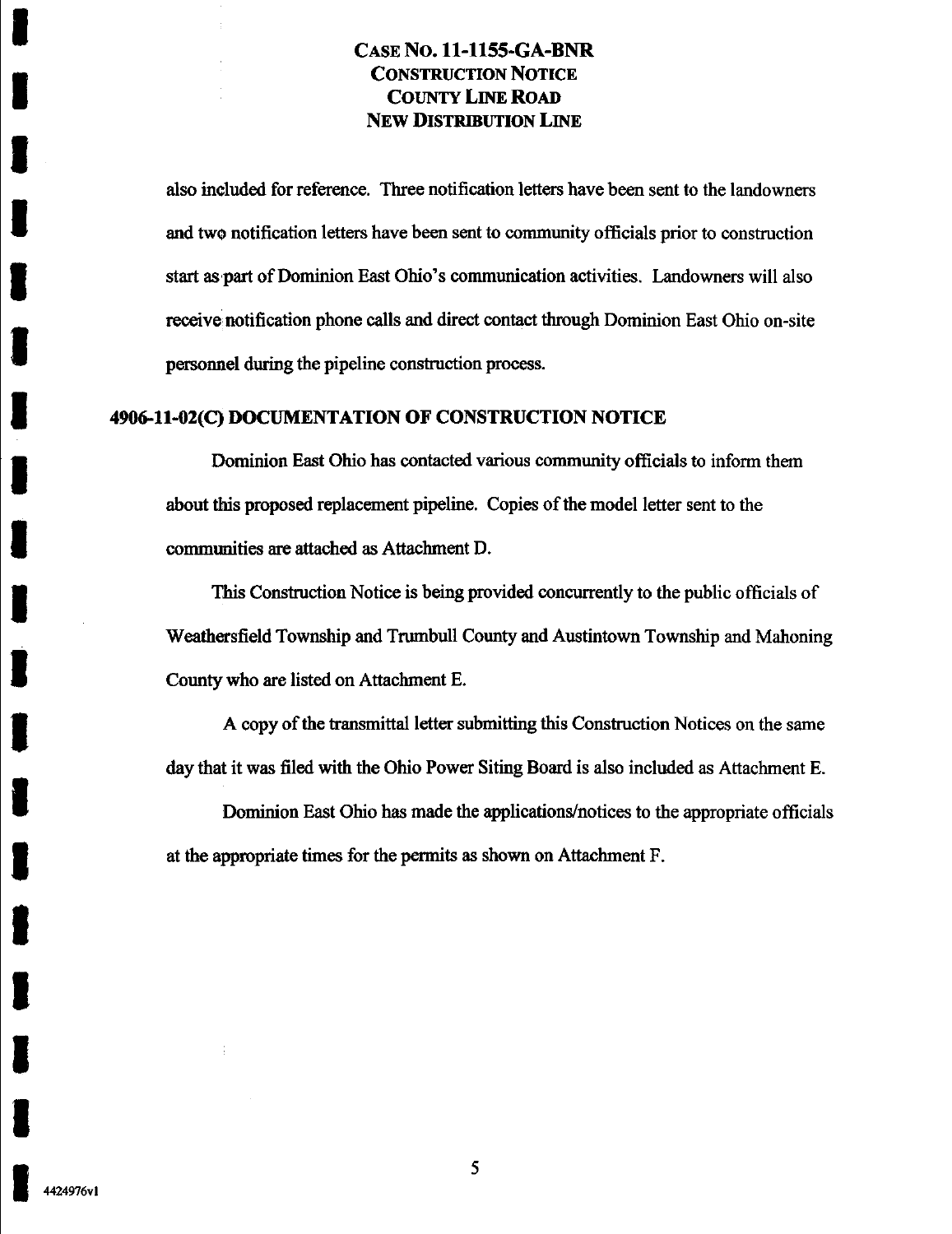Attachment A

Map of Project Area



I

I

I

I

I

I

I

I

I

I

I

I

I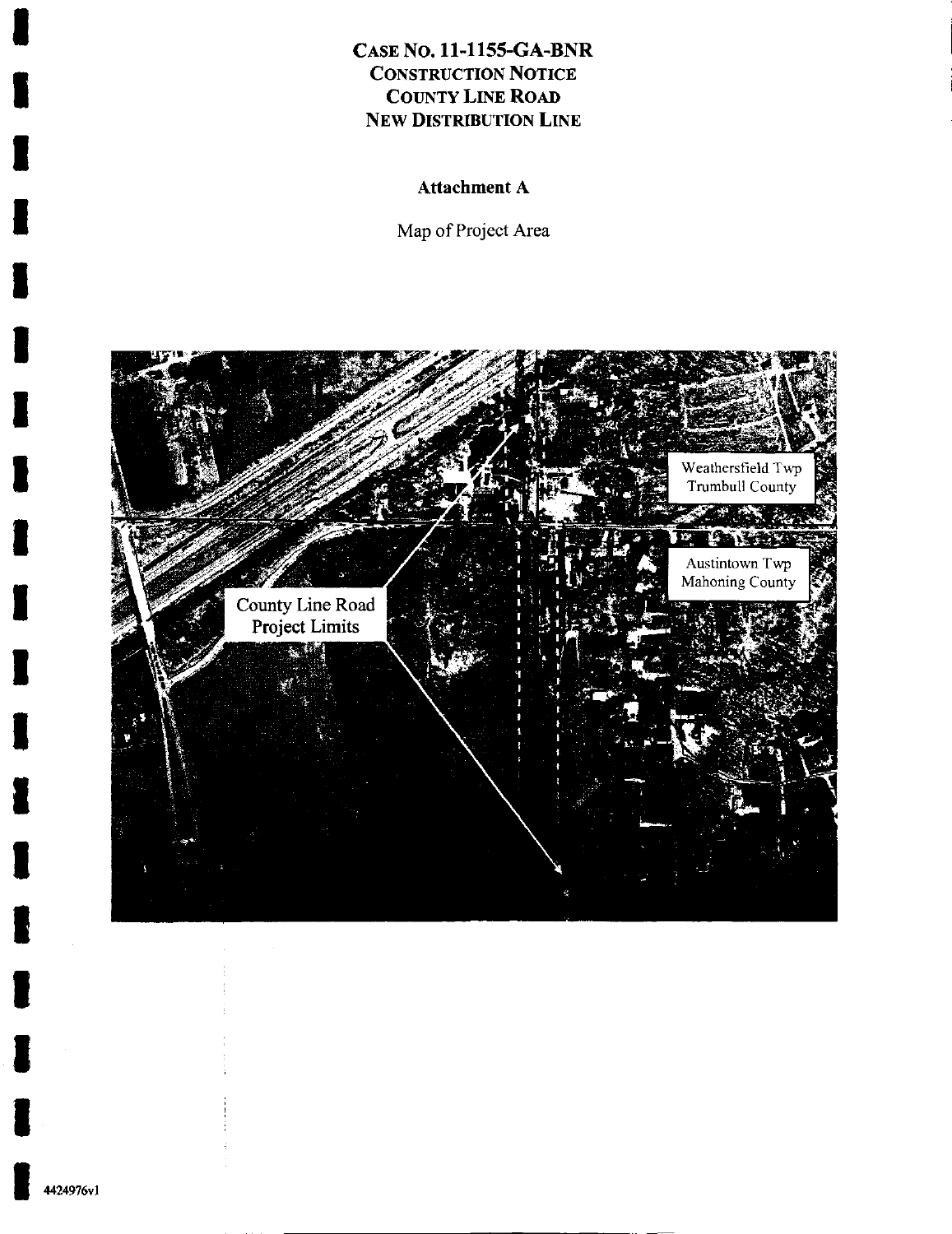#### Attachment B

#### DRIVING DIRECTIONS

County Line Road in Austintown Township

To gain access to the site from the south, drive northerly on I-71. Follow I-76 East to I-80 East. Exit on Salt Springs Road (Exit 226) and tum left (northwest). Tum left (southwest) onto West Liberty Street. Continue to Four Mile Run Road and tum left (south). Tum left (northeast) onto Covmty Line Road. Continue to 1433 County Line Road. Pipeline to be replaced is in DEO easement north and south of road.

I

4424976vl

j.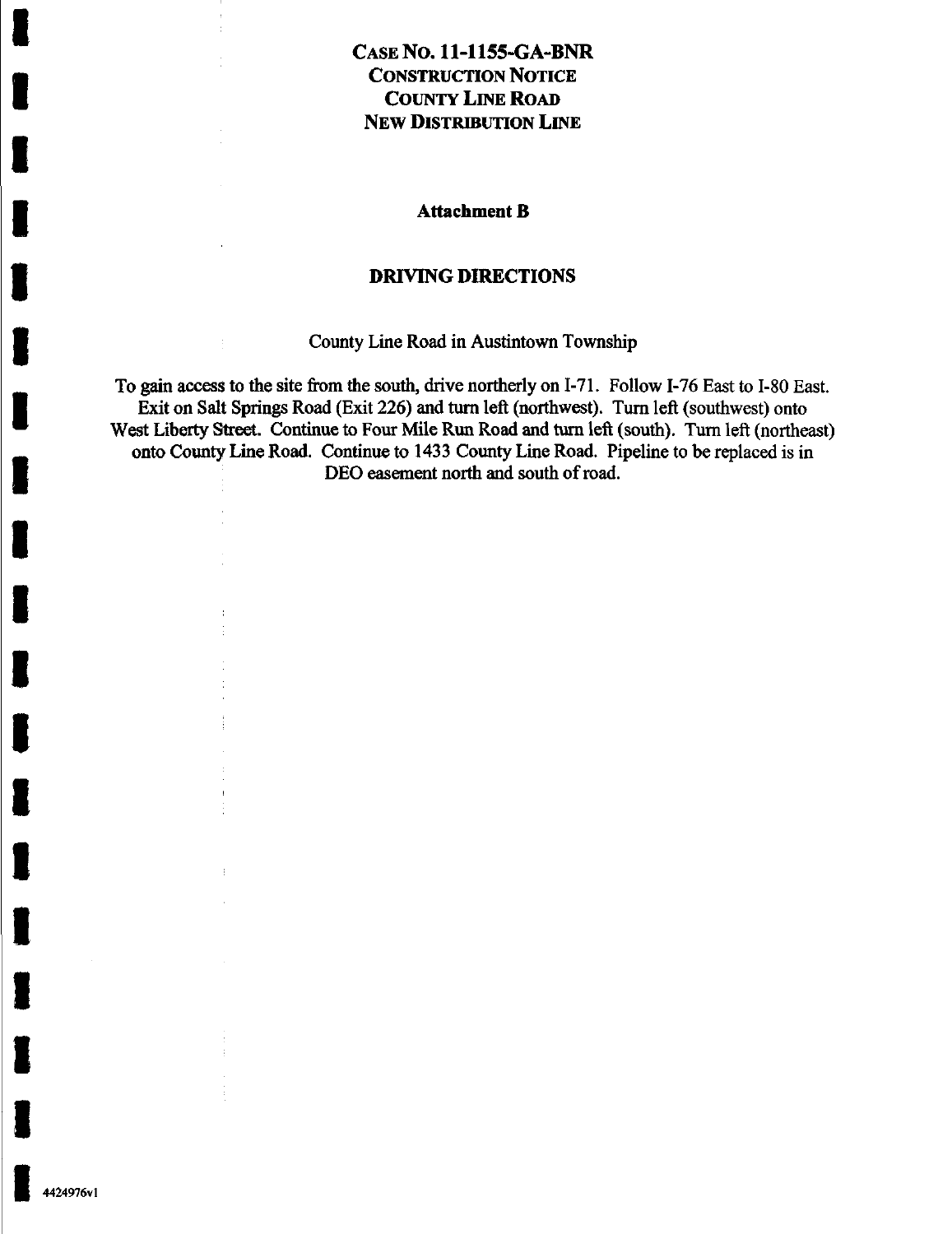Map showing Centerline of New Pipeline



I 4424976vl

 $\blacksquare$ 

I

I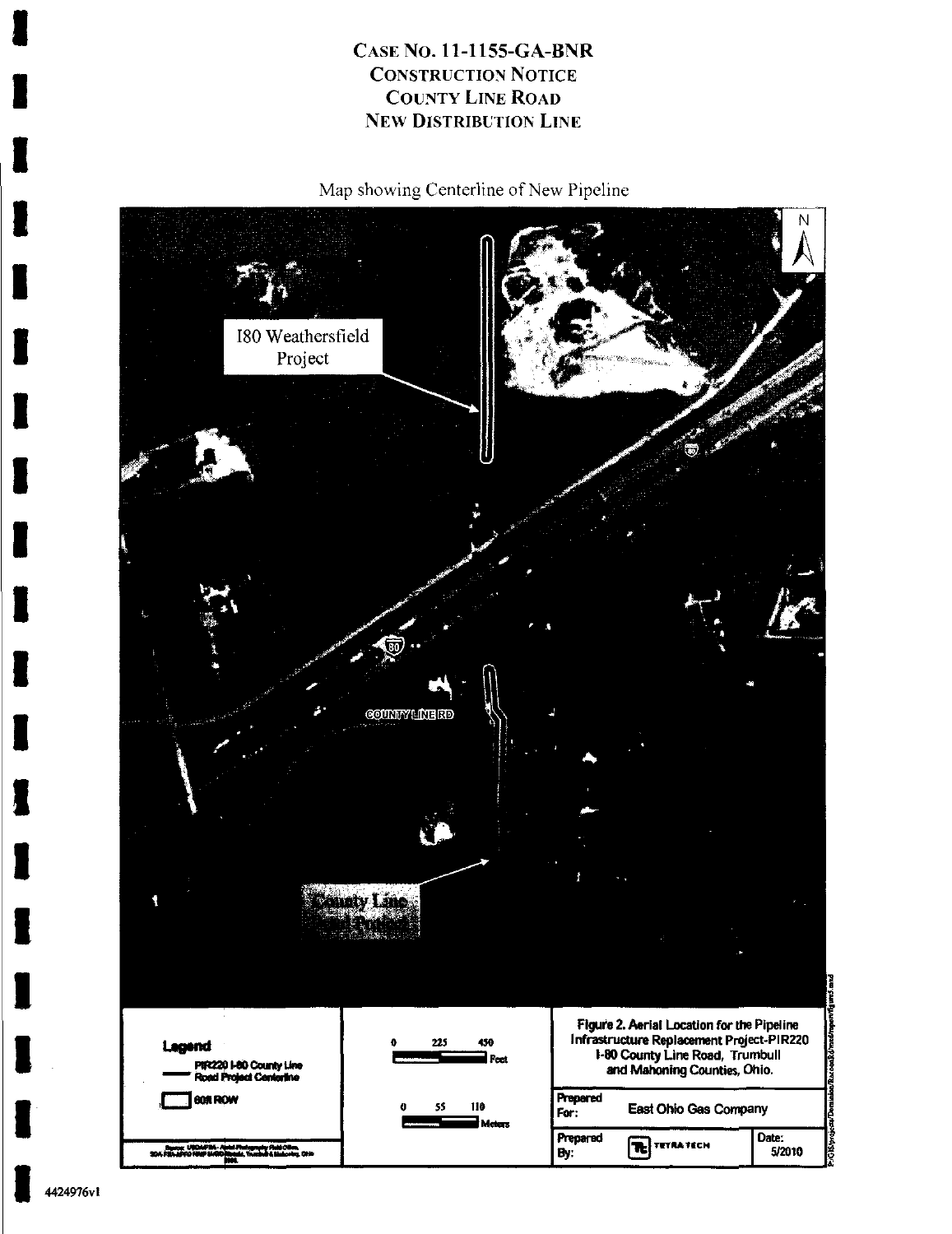#### Attachment C

List of Existing Properties with Dominion East Ohio Specific Easements and Model Landowner Notification Letters.

| <b>COUNTY LINE ROAD - WEATHERSFIELD &amp; AUSTINTOWN TOWNSHIPS PROJECT (PIR 220)</b> |                        |                      |              |            |                                                     |  |
|--------------------------------------------------------------------------------------|------------------------|----------------------|--------------|------------|-----------------------------------------------------|--|
| <b>CURRENT PROPERTY OWNER</b>                                                        | <b>MAILING ADDRESS</b> | <b>GTY</b>           | <b>STATE</b> | <b>ZIP</b> | <b>DEO EASEMENT OR</b><br><b>ROAD RIGHT-OF WAY?</b> |  |
| <b>Vicki/Gregory Fairbanks</b>                                                       | 1433 County Line Road  | <b>McDonald</b>      | Ohio         | 44437      | <b>DEO Easement</b>                                 |  |
| Lisa Ellis                                                                           | 1424 County Line Road  | <b>Mineral Ridge</b> | Ohio         | 44440      | <b>Adjacent Parcel</b>                              |  |
| David Hargett                                                                        | 1421 County Line Road  | <b>McDonald</b>      | Ohio         | 44437      | <b>DEO</b> Easement                                 |  |
| Dean Rowthorn                                                                        | 155 N. Main St.        | Youngstown           | Ohio         | 44515      | <b>DEO Easement</b>                                 |  |
| Linda Dockus                                                                         | <b>PO Box 142</b>      | Randolph             | Ohio         | 44265      | <b>DEO Easement</b>                                 |  |
| Mark Bagnoli                                                                         | 3937 New Road          | Youngstown           | Ohio         | 44515      | <b>Adjacent Parcel</b>                              |  |
| James/Linda Jones                                                                    | 1013 Elvira Court      | McDonald             | Ohio         | 44437      | <b>DEO Easement</b>                                 |  |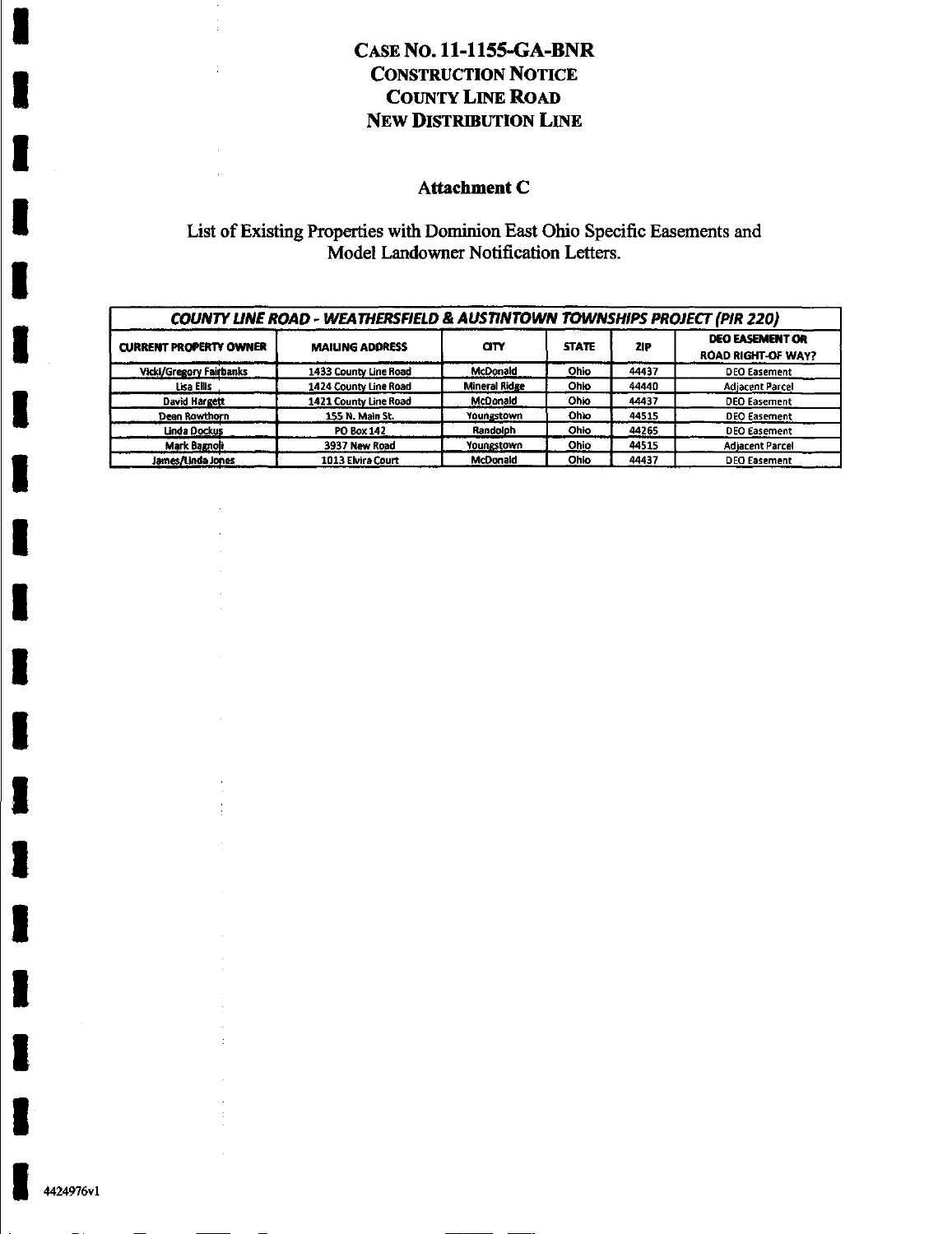D^niaioa East Ohio -^Mr W^f^amAwA^^M^



December 18, 2008

Dear Landowner.

#### Subject: Notification of Natural Gas Pipeline Replacement

Please be advised that Dominion East Ohio (DEO) is the owner of a natural gas pipeline and has made tentative plans to replace the aforementioned natural gas pipeline that crosses various properties in Austintown Township, Mahoning County and Weathersfield Township, Trumbull County.

As part of the replacement notification process, your property (Parcel #) has been identified as being part of the pipeline route involved in this replacement project. DEO anticipates construction to commence some time during the second quarter of 2009. Dominion personnel or its contractors, in the near fiiture, may be accessing your property for the following reasons:

- 1. surveying and staking (pipeline route)
- 2. environmental assessment
- 3. archeological digging/exploration
- 4. right of way site preparation
- 5. any other activity as required by the project

If you have tenants occupying this parcel, please advise them of this pipeline replacement project.

Should you have any further questions conceming this pipeline replacement project, please contact our Land Services Department at 330-664-2626.

Sincerely,

DOMINION EAST OHIO

#### LAND SERVICES DEPARTMENT

File: 020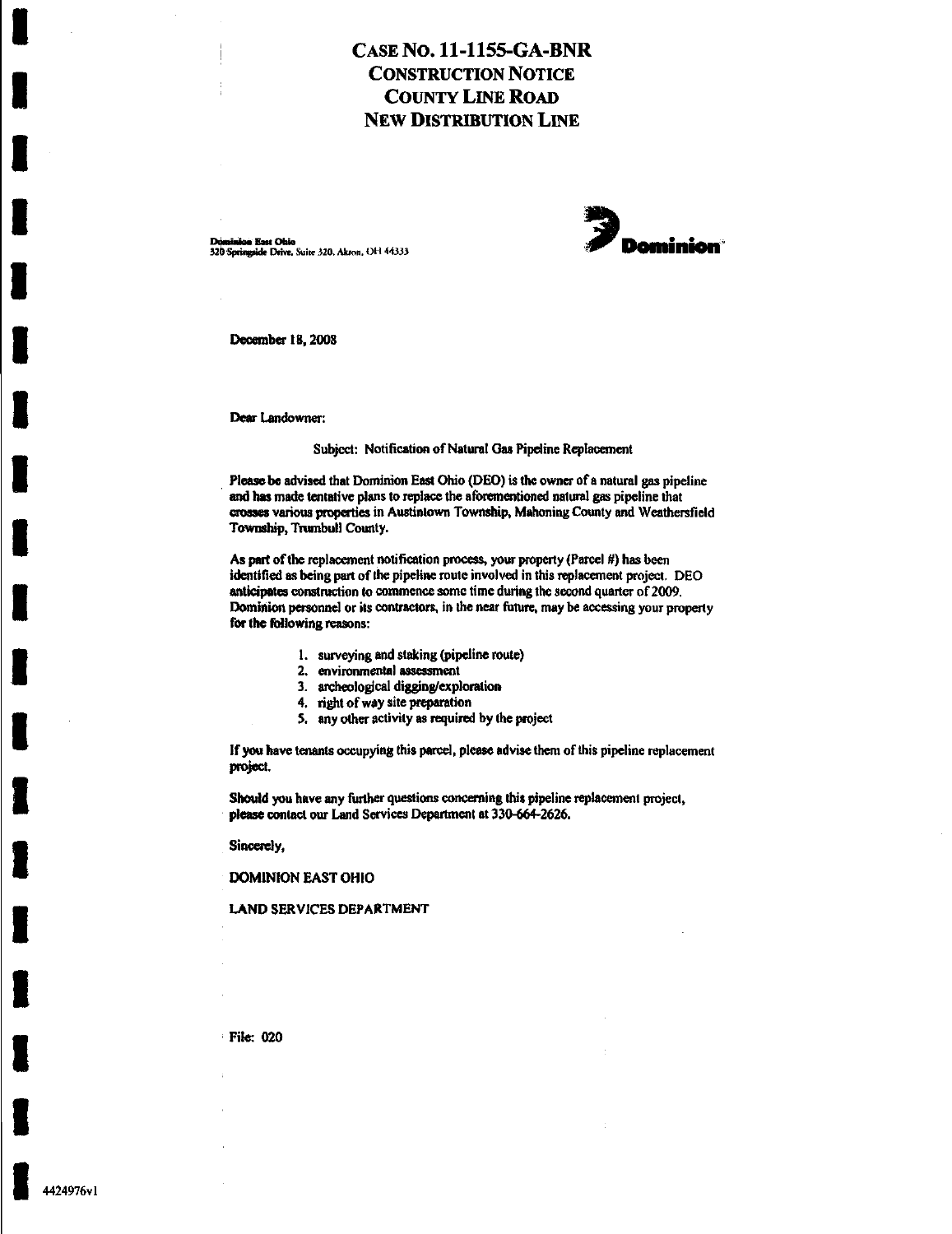Demision Ean Ohio (1986)<br>320 Springside Drive, Suite 320, Akron. OH 4433i W OH PominiMon (1989)



June 23.2009

«Current\_Property\_Owner» «Address» «City». «State» «Zip»

Dear Landowner:

Subject: Update on Construction

Please be advised that Dominion East Ohio (DEO) is the owner of a natural gas pipeline and has made tentative plans to replace the aforementioned natural gas pipeline that crosses various properties located in Austintown Township, Mahoning County and Weathersfield Township, Trumbull County.

As part of the replacement notification process, your property (Parcel #«Parcel\_») has been identified as being part of the pipeline route involved in this replacement project.

The construction on this pipeline has been delayed in order to complete further preliminary work. We are evaluating this project for tentative construction in  $2010$ or later.

If you have tenants occupying this parcel, please advise them of this pipeline replacement project.

Should you have any further questions concerning this pipeline replacement project, please contact our Land Services Depwtment at 330-664-2626.

Sincerely,

DOMINION EAST OHIO

LAND SERVICES DEPARTMENT

Pile: 020

I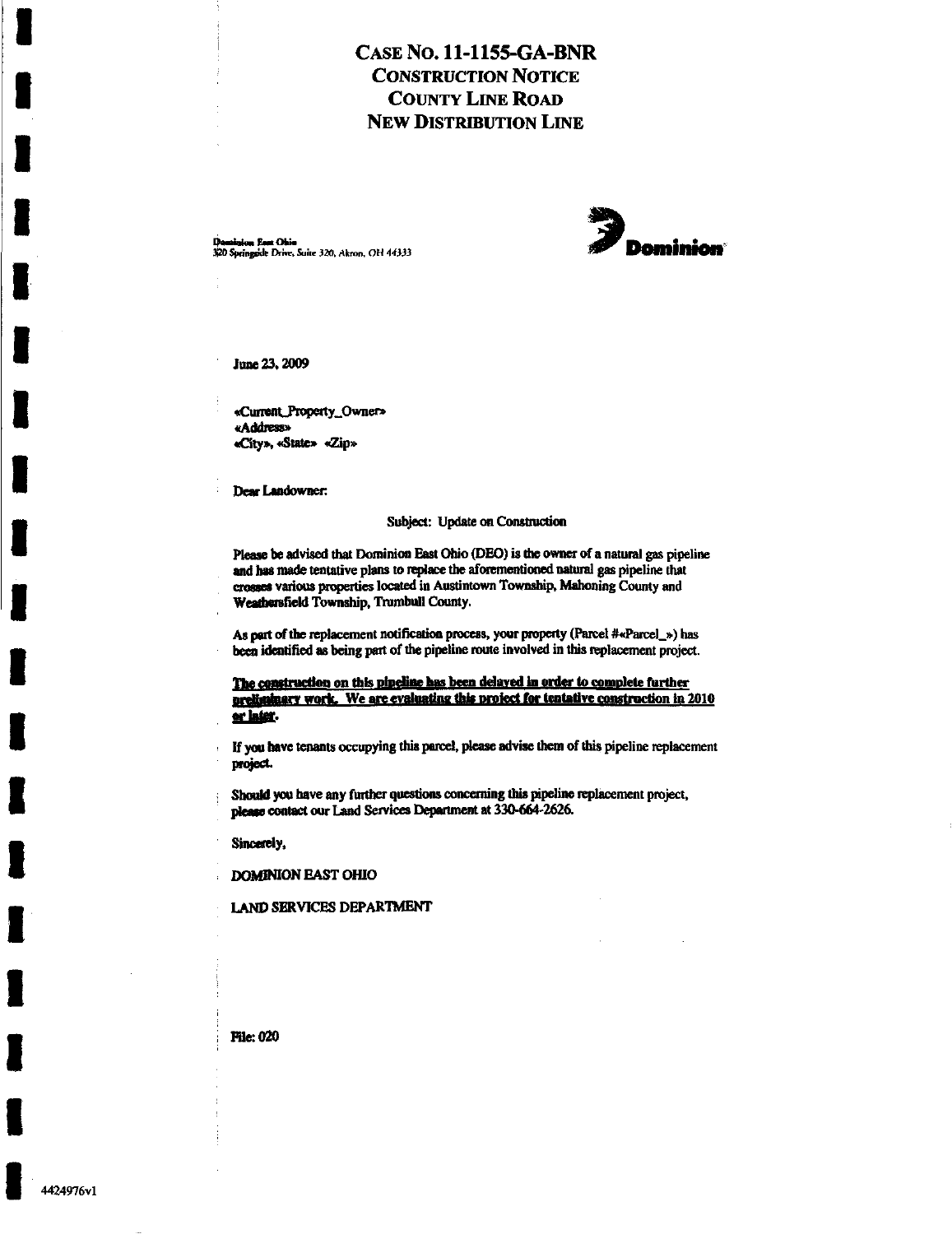Deminion Enst Ohio 320 Springside Drive, Suite 320, Akron, OH 44333



March 1, 2011

ć,

«Current\_Property\_Owner» «Address» «City», «State» «Zip»

Dear Property Owner:

Subject: Construction Notification of Natural Gas Pipeline Replacement

Pursuant to the prior letters you received, Dominion East Ohio will begin tree clearing as needed on March 14, 2011 in preparation for the natural gas pipeline replacement. Upon completion of the tree clearing on or around April 1, 2011, the pipeline replacement will commence. Construction is expected to continue through July 31, 2011.

Once work is complete, the restoration of yards and pavement will be done as quickly as possible. Typical yard restoration is limited to grading and seeding.

\$afety is Dominion's highest priority. Be assured we will take every possible step to ensure the security of the area, your property, your family and our employees. All employees and contractors carry a Dominion photo ID.

If you have tenants occupying this parcel, please advise them of this pipeline replacement project.

We respectfully request that you call our Land Services Department at 330-664-2626 if you have any questions concerning this pipeline replacement project.

Sincerely,

**DOMINION EAST OHIO** 

**LAND SERVICES DEPARTMENT** 

File: 220 (020)

 $\cdot$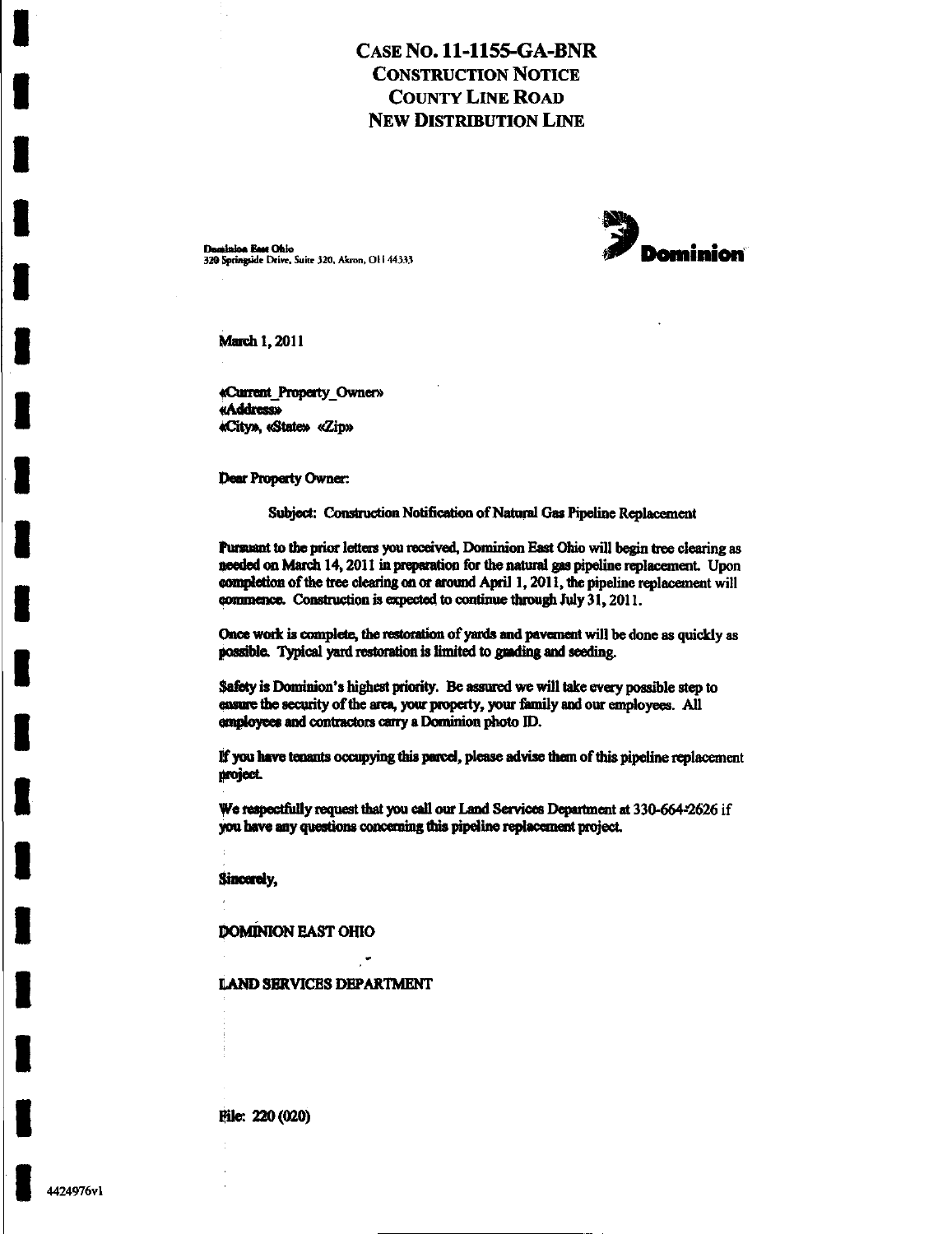#### **Appendix D**

Model Letters to Local Officials Informing them about the New Pipeline.

Dominica East Ohio 320 Springside Drive, Suite 320, Akron, OH 44333



March 10, 2009

Mr. Fred Bobovnyk 1861 Cloverbrook Drive Mineral Ridge, Ohio

Re: Notification of Clearing/Construction in Dominion East Ohio (DEO) Right of Way and/or in the public Right of Way

Dear Mr. Bobovnyk:

This is to inform you that we will be conducting work in your community in preparation for mainline replacement under the Dominion Pipeline Infrastructure Replacement Program. This is to let you know that we will be working in and around surrounding areas Austintown, Mineral Ridge, McDonald, Niles Townships., Trumbull, and Mahoning Counties. While we are there it may be necessary to remove trees that interfere with access in the Dominion casement and /or Public right Of Way.

DEO anticipates clearing to begin the week of March 16, 2009, and construction to commence the after June 1, 2009. Please note that we are sensitive to your community's needs. We have notified the residents of up coming work in the area. All applicable permits will be filed.

We wanted to make sure you are aware of our presence in the neighborhood and that we are angaged in a project that will provide great benefit in the years to come. Please let us know if you have any questions and or concerns.

Contact Lori Yuan, Sr. Communication Specialist on PIR projects at (330) 664-2519 or Tracy Stevens, External Affairs Manager at (330) 478-3104.

Respectfully,

Lori Yuan, Sr. Communication Specialist Pipeline Infrastructure Replacement

CC: Daniel Apitz, Project Manager (330) 664-2513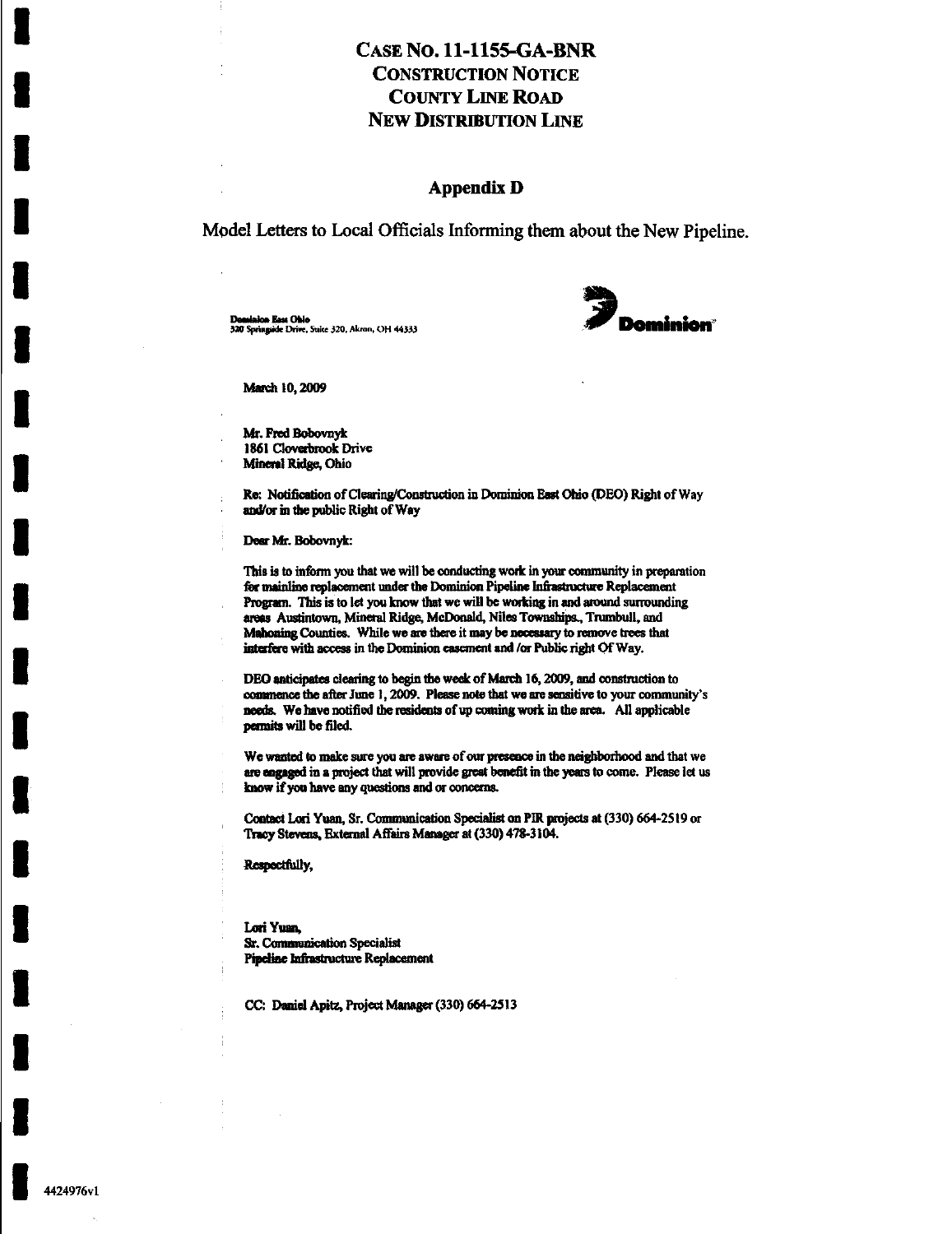

February 28, 2011

Mr. David DeChristofaro, Trumbull County Engineer 650 North River Rd., NW **Warren OH 44483** 

Dear Mt. DeChristofaro

Dominion East Ohio previously notified you in March of 2009 that one or more gas main lines would be replaced in your community (180 & County Line Road). Work to replace the pipeline(s) has been rescheduled for March of this year.

As a rentinder, we will perform the main line work in the public Right-of-Way, which includes the tree lawn area, and in DEO easements on private property, which includes residential yards, agricultural fields, and wooded areas. This may require removal of obstructions located in the Right-of-Way.

Once the work is complete, restoration will begin as soon as weather permits. Final restoration will take place concurrently with the construction. Typical yard restoration is limited to grading and seeding. Hardcover restoration will occur as soon as possible weather permitting, except as specified otherwise by local or county requirements.

Safety is Dominion's highest priority. Be assured we will take every possible step to ensure the security of the area, property, customers and their family members, and our employees. Any employee or contractor that will need to access inside gas equipment will carry a Dominion photo ID.

Our intent is to cause the least amount of inconvenience to customers during construction. There will be informational signs posted and information will be available on our Web site at www.dom.com, keyword: Pipeline Replacement, and by phone at 1-800-544-5768. If you have specific questions, you are always free to ask our employees or contractors in the area. You may also call our Ohio Construction Support Department at the phone number above Monday through Friday, from 7 a.m. to 7 p.m. or send an e-mail to OhioConstructionSupport@dom.com.

Thank you for your patience and understanding as we work to improve our lines to provide you the safest and most reliable gas service possible.

Respectfully,

**Tracy Stevens External Affairs Manager** 

Cc: M. Schaeffer

4725 Southway St., SW, Canton OH 44706 330-478-3104 Toll Free 866-478-5778 Email: Tracy.W.Stevens@dom.com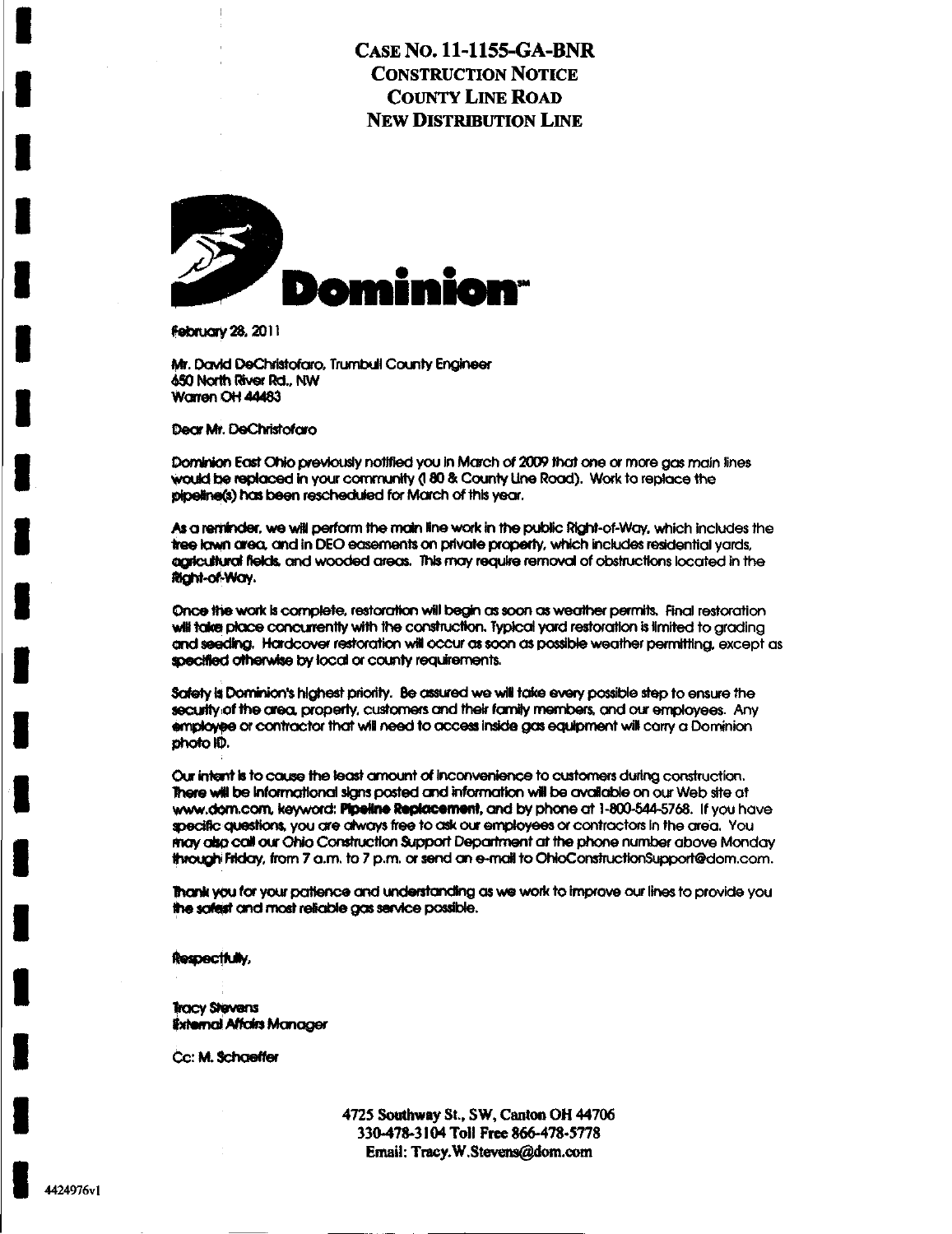#### Attachment E

List of Officials who will be served a copy of the Construction Notice (BNR).

Weathersfield Township and Trumbull County

Steven J. Gerberry, Township Trustee Marvin McBride, Township Trustee James E. Stoddard, Township Trustee c/o Fred R. Bobovnyk, Fiscal Officer Weathersfield Township 1451 Prospect Street Mineral Ridge, OH 44440

David DeChristofaro, P.E., P.S. Trumbull County Engineer 650 North River Road N.W. Warren, OH 44483-2255

Trumbull County Health Department 176 Chestnut Ave. NE Warren, OH 44483

Paul E. Heltzel Daniel E. Polivka Frank S. Fuda Trumbull County Commissioners Administrative Building 160 High Street N.W. Warren, OH 44481

Bill Miller **Director** Trumbull County Planning Commission 347 North Park Avenue Warren, OH 44481

#### Austintown Township and Mahoning County

Jim Davis, Trustee David Ditzler, Trustee Lisa Oles, Trustee c/o Mike Kurislh, Fiscal Officer Austintown Township 82 Ohltown Road Austintown, OH 44515

Michael O'Shaughnessy, Department Head Mahoning County Planning Commission 50 Westchester Drive, Suite 203 Youngstown, OH 44515

Matthew Stefanak, Department Head Mahoning County District Board of Health 50 Westchester Drive Youngstown, OH 44515

John McNally Carol Rimedio-Righetti Anthony Traficanti Mahoning County Commissioners Mahoning County Administration Building 21 W. Boardman Street, Second Floor Youngstown, OH 44503

Richard A. Marsico P.E., P.S Mahoning County Engineer 940 Bears Den Road Youngstown, OH 44512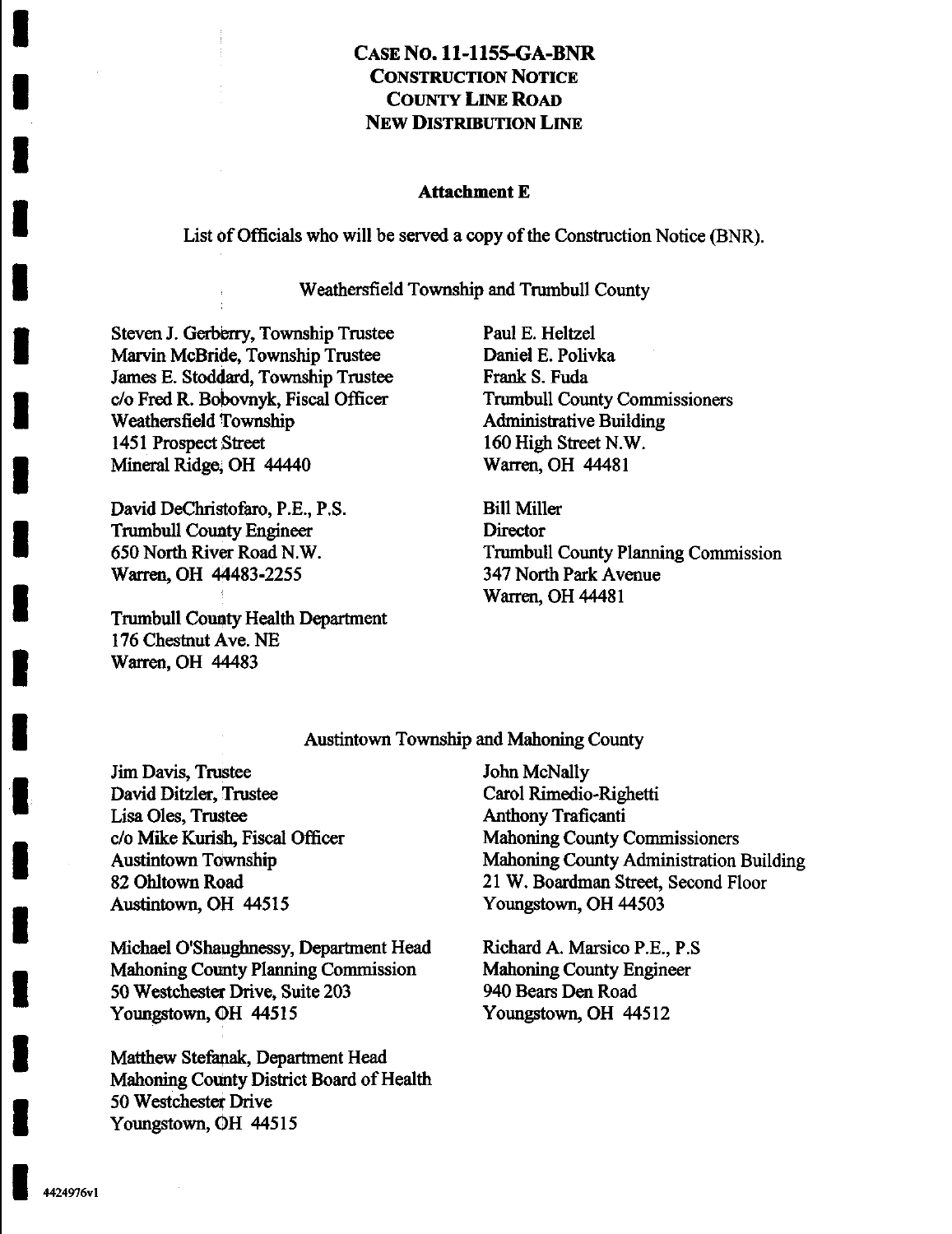#### Model transmittal letter to Local Public Officials enclosing the BNR



COLUMBUS I CLEVELAND CINCINNATI-BAYTON

BRICKER & ECKLER LLP 100 South Third Street

Colombus, Ohio 43215-4291 **MAIN: 614.227.2300** FAX: 614 227 2390

ww.bricker.com info@bridker.com

iv W. Bio

614.227.2368

March 4, 2011

«Address»

Re: Notification of New Natural Gas Pipeline Project

Dear «Salutation»,

Please be advised that Dominion East Ohio (DEO) plans to install +/-1,720 feet of a new twenty-inch HP pipeline and remove the existing twelve-inch HP distribution pipeline ( $L$ #4999) which is approximately sixty to seventy years old. The new line will run north and south from County Line Road within Dominion East Ohio casements. The pipeline installation within the corridor will be by permit of the Weathersfield Township, Trumbull County, Austintown Township, and Mahoning County officials. The primary purpose of the new segment will be to assure a constant natural gas supply to Dominion East Ohio's customers

Construction will be limited to the right-of-way and the impact will be temporary. The construction is anticipated to begin in April 2011 and to end by July 31, 2011. After all the work is completed, grades will be returned to preconstruction contours. A copy of the Construction Notice filed today with the Ohio Power Siting Board is attached.

If you have any questions concerning this pipeline replacement project. please contact Mark Schaeffer (330) 664-2517.

Sincerely,

Sally W. Bloomfield

ee: Mark Schaeffer, Project Manager

4425770v1

1424976v1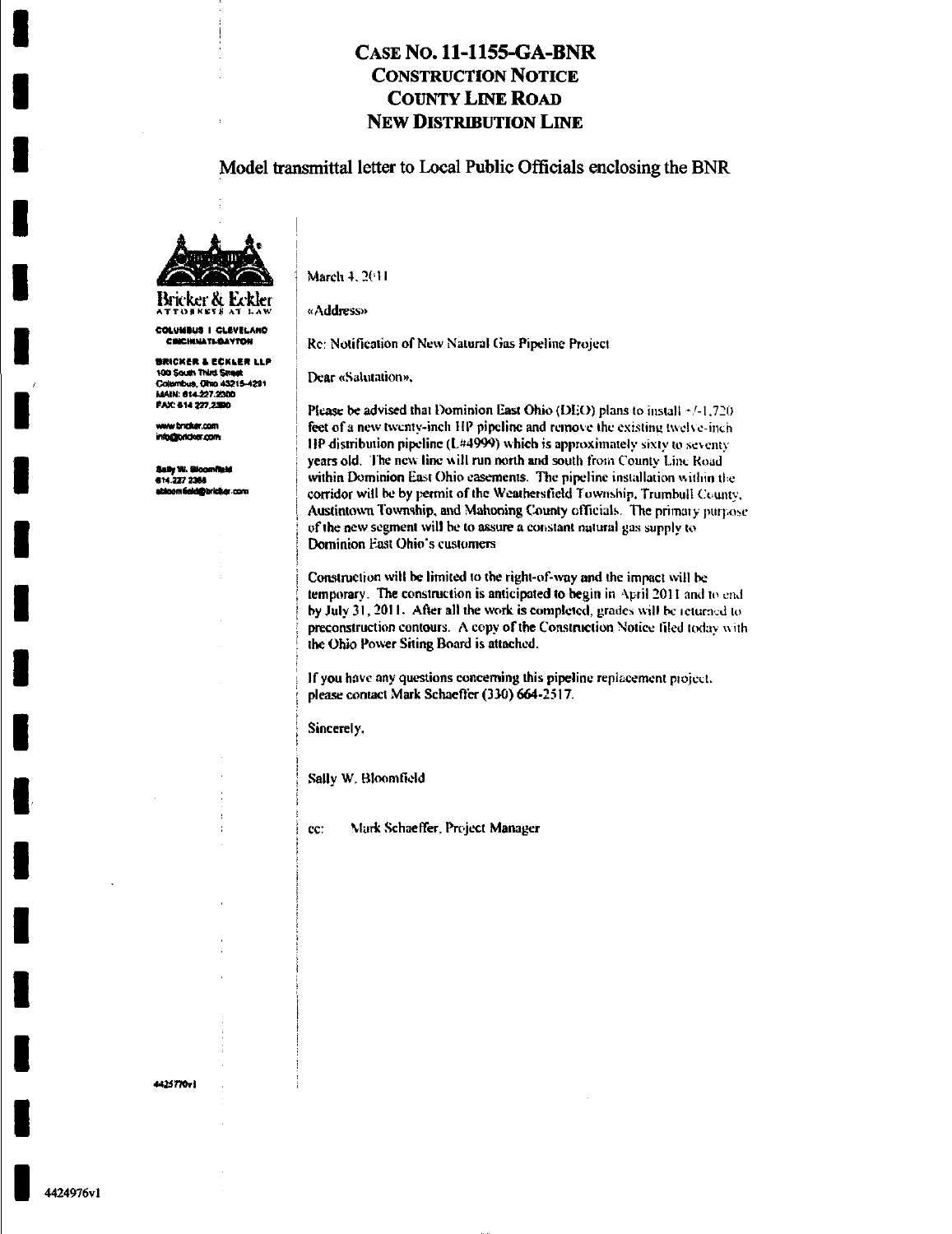#### Attachment F

Agency Letters Attached:

U.S. Fish and Wildlife Service, Mary Knapp - April 27, 2009

U.S. Fish and Wildlife Service Update Confirmation, Jennifer Smith-Castro - July 20,2010

Tetra Tech - Historical and Cultural Determination, Bonnie Locking - May 18,2010

Ohio Department of Natural Resources, Brian Mitch - August 4,2010

Tetra Tech - Wetland Determination, Brad Schaeffer - May 18,2010

Trumbull County Soil & Water Conservation District, Jason Trapp - May 26, 2010

Trumbull County Soil & Water Conservation District Update Confirmation, Jacob Gore - June 10, 2010

Mahoning County Soil & Water Conservation District, Sean McGuire - May 26, 2010

Mahoning County Soil & Water Conservation District Update Confirmation. Sean McGuire - July 20, 2010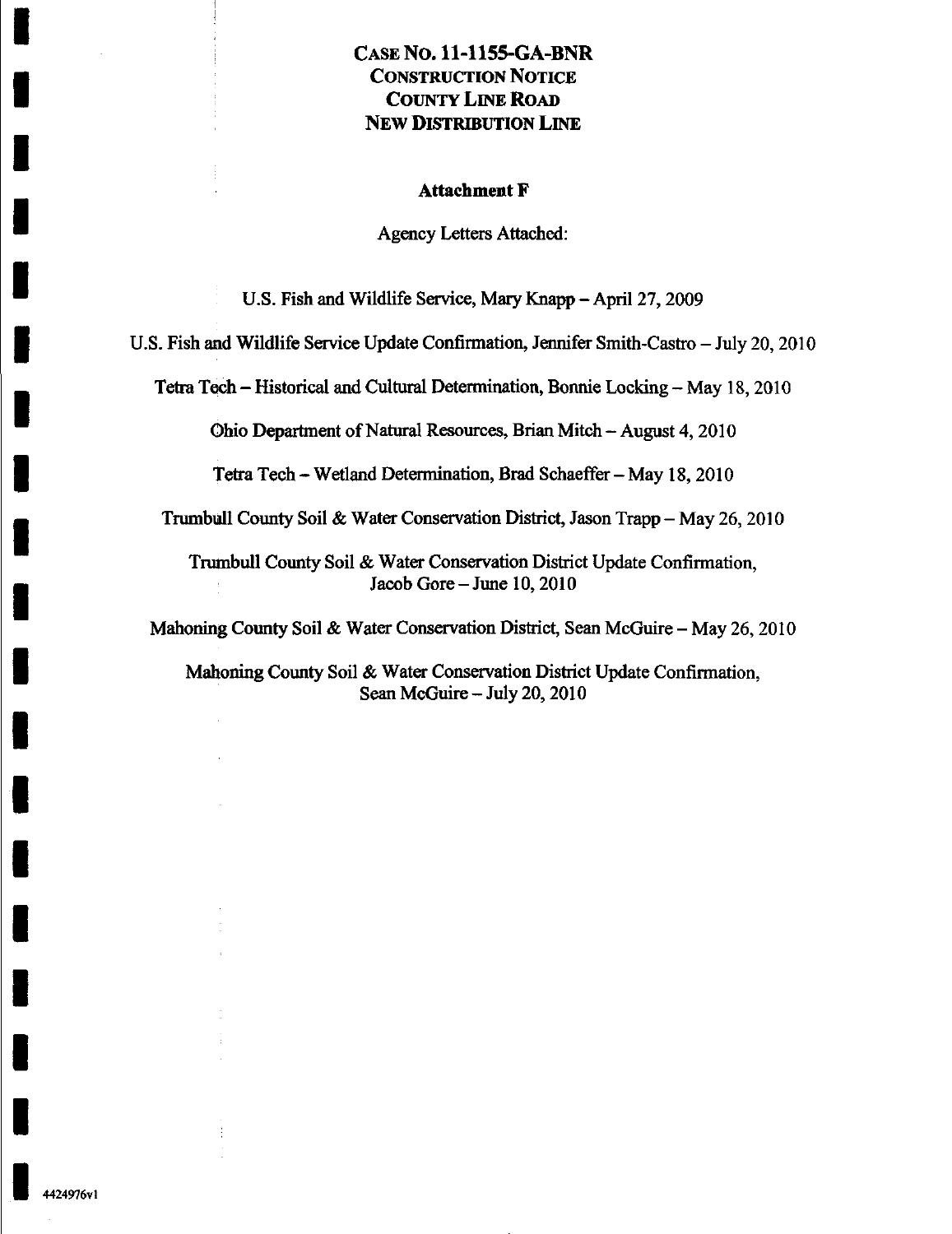U.S. Fish and Wildlife Service, Mary Knapp – April 27, 2009

FROM-U.S. FISH & WILDLIFE SERVICE WAY-61-09 02:52PM

6144696919

T-971 P.08/13 F-752

#### United States Department of the Interior

FISH AND WILDLIFE SERVICE

**Ecological Services** 4625 Morse Road, Suite 104<br>Columbus, Ohio 43230 (614) 416-8993 / FAX (614) 416-8994 April 27, 2009

**Sam Mathew** Manager Environmental 320 Springside Drive, Suite 320 **Akron, OH 44333** 

TAILS: 2009-TA-0348 2009-PA-0160

East Ohio Gas Company, Pipeline Infrastructure Replacement Program L4999 and L412 Re:

#### Dear Mr. Mathew:

This is in response to your February 2, 2009 letter requesting information regarding federally threatened and endangered species at the above-referenced project site. The proposed project involves the replacement of approximately 4.1 miles of Lines 4999 and 412 under EOG's Pineline Infrastructure Replacement (PIR) program. The proposed project involves pipe replacement in three sections beginning at the Niles East border station on Olive Rd. and ending approximately 100 ft. north of Mahoning Ave. and is located in Trumbull and Mahoning Counties. We understand that a 60' survey corridor was observed centered on the existing ROW, in which open meadow, upland forest, road ROW, residential lawn, stream, and wetland habitats were documented. According to your letter, the proposed project site is primarily located within upland residential areas and some forested areas. In addition, 9 streams and 10 wetlands are crossed or encountered within the proposed alignment's 60' survey area.

There are no Federal wildlife refuges, wilderness areas, or Critical Habitat within the vicinity of this size.

We recommend that proposed developments avoid and minimize water quality impacts and impacts to high quality fish and wildlife habitat, such as forests, streams, and wetlands. Best construction techniques should be used to minimize crosion, particularly on slopes. Additionally, natural buffers around streams and wetlands should be preserved to enhance beneficial functions. In addition, we support and recommend mitigation activities that reduce the likelihood of invasive plant spread and encourage native plant colonization. Prevention of nonnative, invasive plant establishment is critical in maintaining high quality habitats. All disturbed areas in the project vicinity should be mulched and revenetated with native plant species. Staging areas should be kept well away from streams and wetlands, and construction areas should be quickly replanted with native vegetation following construction.

ENDANGERED SPECIES COMMENTS: The proposed project lies within the range of the Indiana but (Afyotis socialis), a federally listed endangered species. Since first listed as endangered in 1967, their population has declined by nearly 60%. Several factors have contributed to the decline of the Indiana bat, including the loss and degradation of suitable hibernasula, human disturbance during hibernation, pesticides, and the loss and degradation of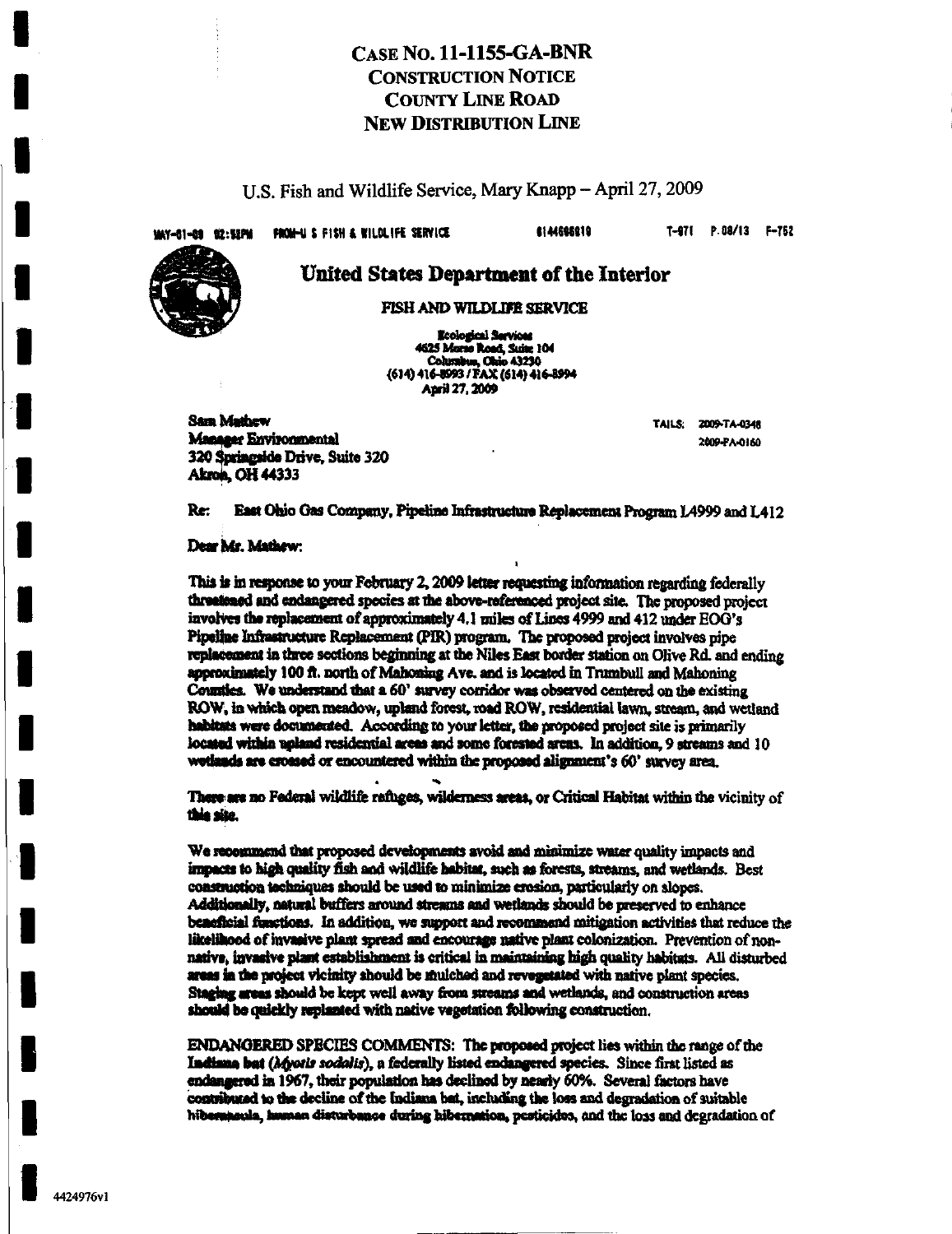U.S. Fish and Wildlife Service, Mary Knapp - April 27, 2009 (page 2 of 3)

|  | MAY-01-00 Q2:02PM FROM-U S FISH & WILDLIFE SERVICE | 8144898919 | T-971 P.09/13 F-752 |  |
|--|----------------------------------------------------|------------|---------------------|--|
|  |                                                    |            |                     |  |

forested habitat, particularly stands of large, mature trees. Fragmentation of forest habitat may also contribute to declines. During winter, Indiana bats hibernate in caves and abandoned mines. Summer habitat requirements for the species are not well defined but the following are considered important:

- (1) dead or live trees and snags with pecling or exfoliating bark, split tree trunk and/or branches, or cavities, which may be used as maternity roost areas;
	- (2) live trees (such as shagbark hickory and oaks) which have exfoliating bark;
- (3) stream corridors, riparian areas, and upland woodlots which provide forage sites.

It appears that habitat exhibiting the characteristics described above may be present at the proposed project site. This includes the shagbark hickory trees with exfoliating bark described in your letter, which were found more than 15 feet from the proposed centerline, and which you state will be retained. Also, photos and site description provided indicate that other suitable foraging habitat may be available for the Indiana bat along the proposed alignment. Therefore, we recommend that any trees exhibiting any of the characteristics, listed above, as well as surrounding trees, be saved wherever possible. If trees cannot be avoided, they should only be cut between September 30 and April 1. Due to the small area of impact, the linear nature of the project, and the limited amount of potential roosting habitat, we believe that implementation of the seasonal tree clearing guidelines is sufficient to avoid and minimize any potential effects to the Indiana bat. If the seasonal tree clearing guidelines cannot be implemented, mist net or other surveys may be warranted to determine if bats are present. Any survey should be designed and conducted in coordination with the Endangered Species Coordinator for this office.

The proposed project lies within the range of the clubshell (Pleurobema clava), a federally listed endangered freshwater mussel. The clubshell inhabits areas with sand or gravel substrate and also prefers areas with riffles and runs. The proposed project also lies within the range of the sheepness mussel (Plethobasus cyphyus), a Federal Candidate freshwater mussel, which is potentially found in the Ohio River. However, due to the project type, size, and location, the project, as proposed, should not impact these species or their habitat.

The project lies within the range of the eastern massarangs (Sistrurus catenatus catenatus), a doelle rattlesnake that is declining throughout its national range and is currently a Federal Candidate species. The snake is currently listed as endangered by the State of Ohio. The massessuge is often found in or near wet areas, including wetlands, wet prairie, or nearby woodland or shrub edge habitat. This often includes dry goldenrod meadows with a mosaic of early successional woody species such as dogwood or multiflora rose. Wet habitat and nearby dry edges are utilized by the snakes, especially during the spring and fall. Dry upland areas up to 1.5 miles away are utilized during the summer; if available. The nearest known records of casters massassuga are several miles from the project area and no suitable habitat exists within the immediate project area. Therefore, no impacts to this species are anticipated.

MIGRATORY BIRD COMMENTS: The proposed project lies within the range of the bald eagle (Haliaeetus leucocephalus), a species protected under the Bald and Golden Eagle Protection Act and the Migratory Bird Treaty Act. The nearest known nest is more than 4 miles from the project area. Therefore, due to the project type, size, and location, the project, as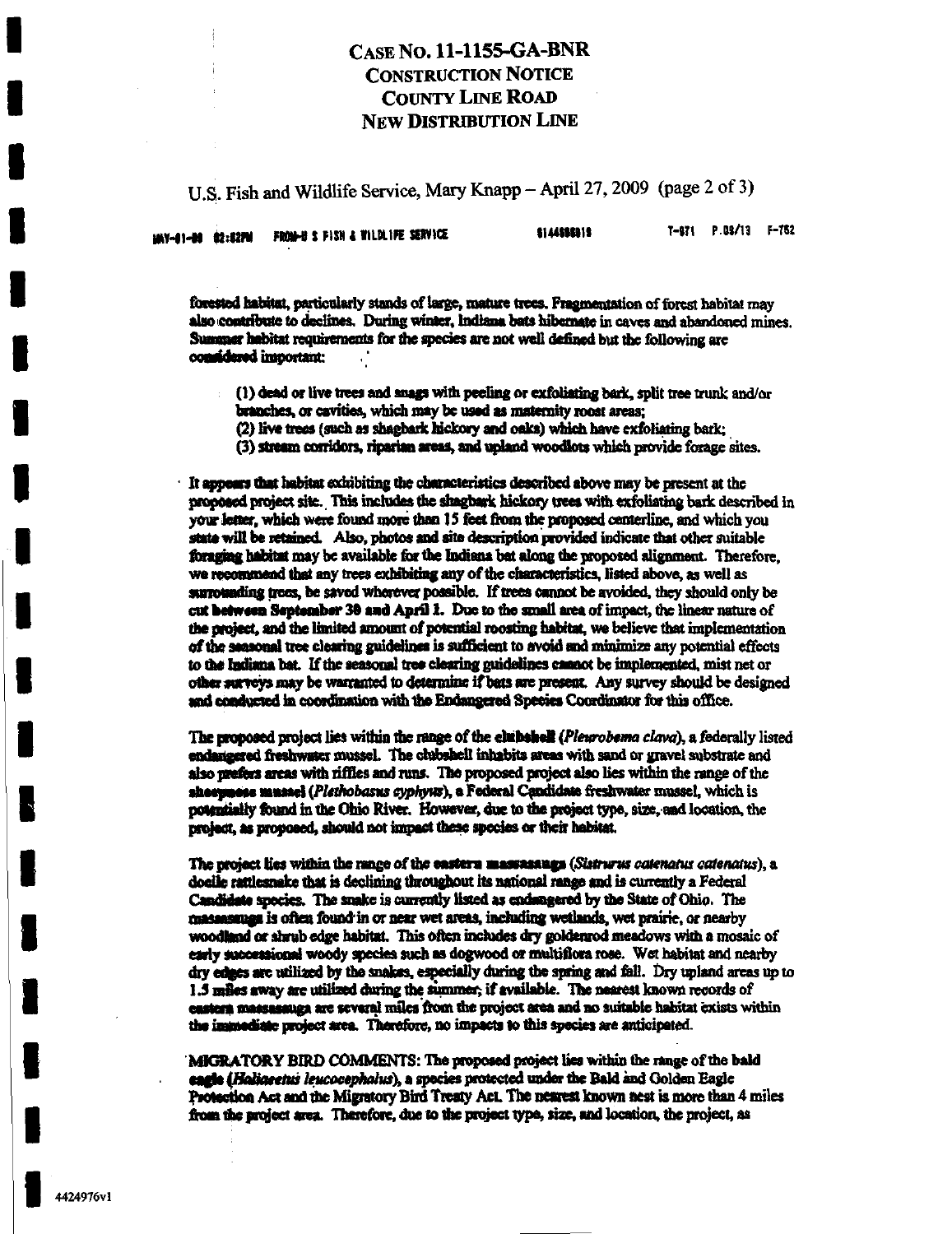U.S. Fish and Wildlife Service, Mary Knapp - April 27, 2009 (page 3 of 3)

|  | MAY-91-80 82:53PM FROM-U S FISH & VILDLIFE SERVICE |  | 6144688010 | T-971 P 10/13 F-752 |  |
|--|----------------------------------------------------|--|------------|---------------------|--|
|  |                                                    |  |            |                     |  |

proposed, should not impact this species or its habitat. This precludes the need for further action on this project as required by the Migratory Bird Treaty Act, and the Bald and Golden Eagle Protection Act.

Should additional information on listed or proposed species or their critical habitat become available or if new information reveals effects of the action that were not previously considered. our comments and recommendations may be reconsidered. These comments have been prepared under the authority of the Fish and Wildlife Coordination Act (48 Stat. 401, as amended; 16 U.S.C. 661 et seq.), the Endangered Species Act of 1973 (ESA), as amended, and are consistent with the intent of the National Environmental Policy Act of 1969 and the U.S. Fish and Wildlife Service's Mitigation Policy. This letter provides technical assistance only and does not serve as a completed section 7 consultation document.

We appreciate the opportunity to provide these comments. If you have questions, or if we may be of further assistance in this matter, please contact Jennifer Smith-Castro at extension 14 in this office or by email at Jennifer Smith-Castro@fws.gov.

Sincerely.

Mary Knapp

Mary Knapp, Ph.D. **Field Supervisor** 

ODNR, DOW, SCEA Unit, Columbus, OH cc: Brad Schaeffer, Tetra Tech, Inc. 285 Ellicott St, Buffalo, NY 14203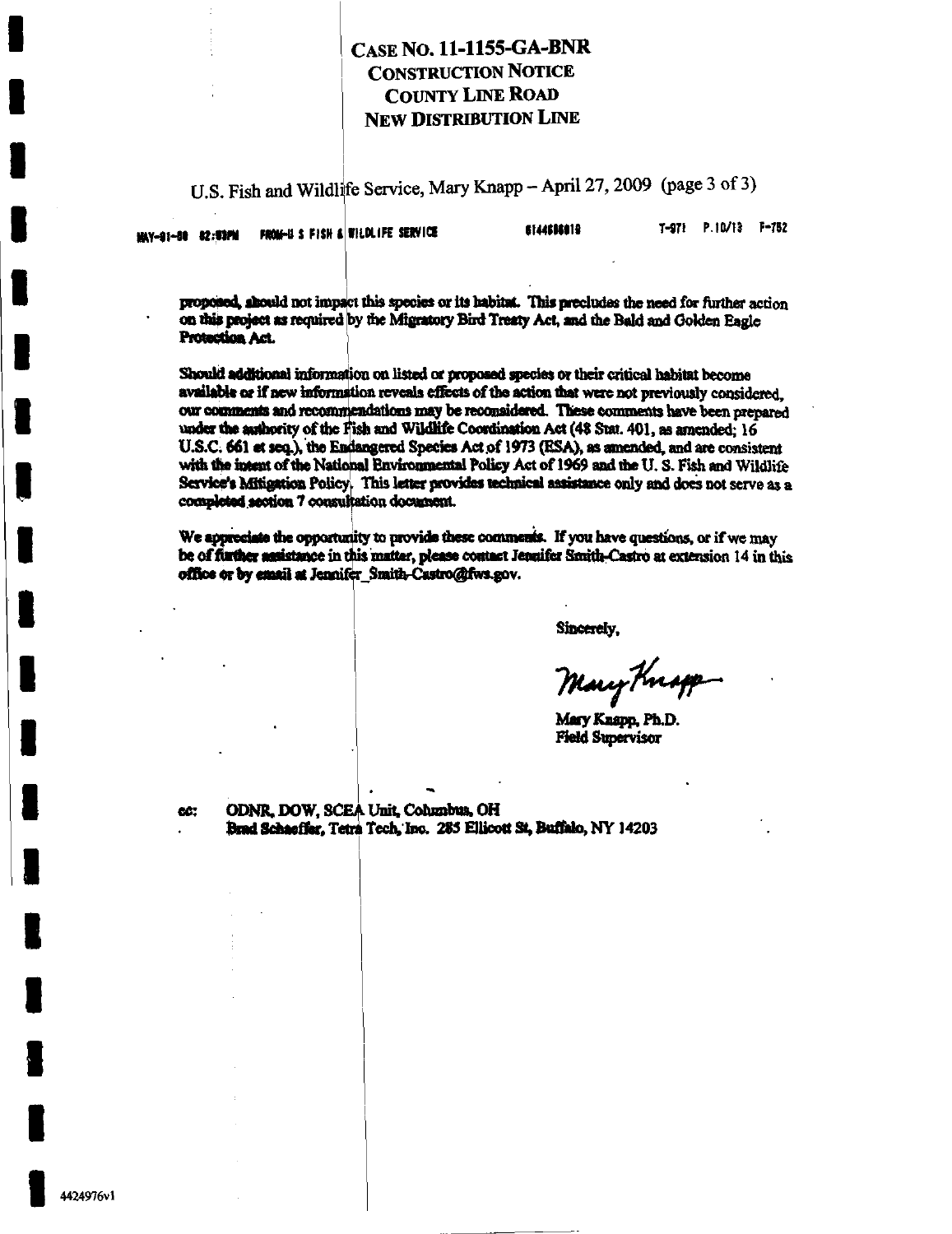U.S. Fish and Wildlife Service Update Confirmation, Jennifer Smith-Castro - July 20, 2010

| πē<br>فينا                                                | u Cruz<br>, Russ Automo<br><b>ALC: 45 - MINUTE</b><br>$-2.025$                                                                                                                                                                                                                                                                                                                                                                                                                                                                                                                                                 | <b>Black</b><br>Her has<br>trak E-mail | <b>Dottons</b>                                                    | <b>Subscribed</b><br>i ay |                                                                                                   |                              |
|-----------------------------------------------------------|----------------------------------------------------------------------------------------------------------------------------------------------------------------------------------------------------------------------------------------------------------------------------------------------------------------------------------------------------------------------------------------------------------------------------------------------------------------------------------------------------------------------------------------------------------------------------------------------------------------|----------------------------------------|-------------------------------------------------------------------|---------------------------|---------------------------------------------------------------------------------------------------|------------------------------|
| منادقت تسترن                                              | r, Bundi bağla Bağlayılanı - 4) Nask A Scheeffer (Stery<br>Ny Tital anomanana amin'ny fisika                                                                                                                                                                                                                                                                                                                                                                                                                                                                                                                   |                                        |                                                                   |                           |                                                                                                   | Servic Tue 7/20/2010 3:36 PM |
|                                                           | <b>The manufacturer is a contract to the co</b>                                                                                                                                                                                                                                                                                                                                                                                                                                                                                                                                                                | UZA News Lod &                         |                                                                   |                           |                                                                                                   |                              |
| ili Antie -                                               |                                                                                                                                                                                                                                                                                                                                                                                                                                                                                                                                                                                                                |                                        |                                                                   |                           |                                                                                                   |                              |
| have any mantions. Thunk you.                             | I have reviewed the request below and understand that only a portion of the original project is to be completed at this time as shown in the attached map. After reviewing the current status of<br>gracies in the area within the project footprint, there are no changes as this time. Therefore, we agree that the seasonal clearing guidelines for the indiana Bar outlined in the April 27, 2009<br>letter from this office are still appropriate. Additionally, no new species information is available at this time, therefore, we have no additional comment on the project. Please let me know if you |                                        |                                                                   |                           |                                                                                                   |                              |
| Jeansfer                                                  |                                                                                                                                                                                                                                                                                                                                                                                                                                                                                                                                                                                                                |                                        |                                                                   |                           |                                                                                                   |                              |
|                                                           |                                                                                                                                                                                                                                                                                                                                                                                                                                                                                                                                                                                                                |                                        |                                                                   |                           |                                                                                                   |                              |
| Jamifiz Smith-Castro                                      |                                                                                                                                                                                                                                                                                                                                                                                                                                                                                                                                                                                                                |                                        |                                                                   |                           |                                                                                                   |                              |
| Fish and Widthife Biologic<br>U.S. Rei & Wildlife Service |                                                                                                                                                                                                                                                                                                                                                                                                                                                                                                                                                                                                                |                                        |                                                                   |                           |                                                                                                   |                              |
| <b>Ecological Services Field Office</b>                   |                                                                                                                                                                                                                                                                                                                                                                                                                                                                                                                                                                                                                |                                        |                                                                   |                           |                                                                                                   |                              |
| 4625 Morse Road, Suite 104<br>Columbus, Ohio 43230        |                                                                                                                                                                                                                                                                                                                                                                                                                                                                                                                                                                                                                |                                        |                                                                   |                           |                                                                                                   |                              |
| 614-416-8993 xt. 14                                       |                                                                                                                                                                                                                                                                                                                                                                                                                                                                                                                                                                                                                |                                        |                                                                   |                           |                                                                                                   |                              |
| 614-416-8994 (FAX)<br>jennifer south-castro@fws.gov       |                                                                                                                                                                                                                                                                                                                                                                                                                                                                                                                                                                                                                |                                        |                                                                   |                           |                                                                                                   |                              |
|                                                           | " Teace, Angie" <angie peace@tetratech.com=""></angie>                                                                                                                                                                                                                                                                                                                                                                                                                                                                                                                                                         |                                        |                                                                   |                           |                                                                                                   |                              |
|                                                           | Toon, Angle" <anglepenne@intratch.com></anglepenne@intratch.com>                                                                                                                                                                                                                                                                                                                                                                                                                                                                                                                                               |                                        |                                                                   |                           |                                                                                                   |                              |
|                                                           | 07/01/2010 08:02 AM                                                                                                                                                                                                                                                                                                                                                                                                                                                                                                                                                                                            |                                        | To lemnifer Smith Castro@fwa.cov" Cleanifer Smith Castro@fwa.cov> |                           |                                                                                                   |                              |
|                                                           |                                                                                                                                                                                                                                                                                                                                                                                                                                                                                                                                                                                                                |                                        | Chrad Schaaffenfinatratech.com>                                   |                           | cchlask A Schoeffer Canadia achaeffer@dom.com>, Jodith Box Cudith box@dom.com>, "Schaeffer, Brad" |                              |
|                                                           |                                                                                                                                                                                                                                                                                                                                                                                                                                                                                                                                                                                                                |                                        | Subject T&E consultation renewal, PIR220                          |                           |                                                                                                   |                              |
| Hi Jernifer.                                              |                                                                                                                                                                                                                                                                                                                                                                                                                                                                                                                                                                                                                |                                        |                                                                   |                           |                                                                                                   |                              |
|                                                           |                                                                                                                                                                                                                                                                                                                                                                                                                                                                                                                                                                                                                |                                        |                                                                   |                           |                                                                                                   |                              |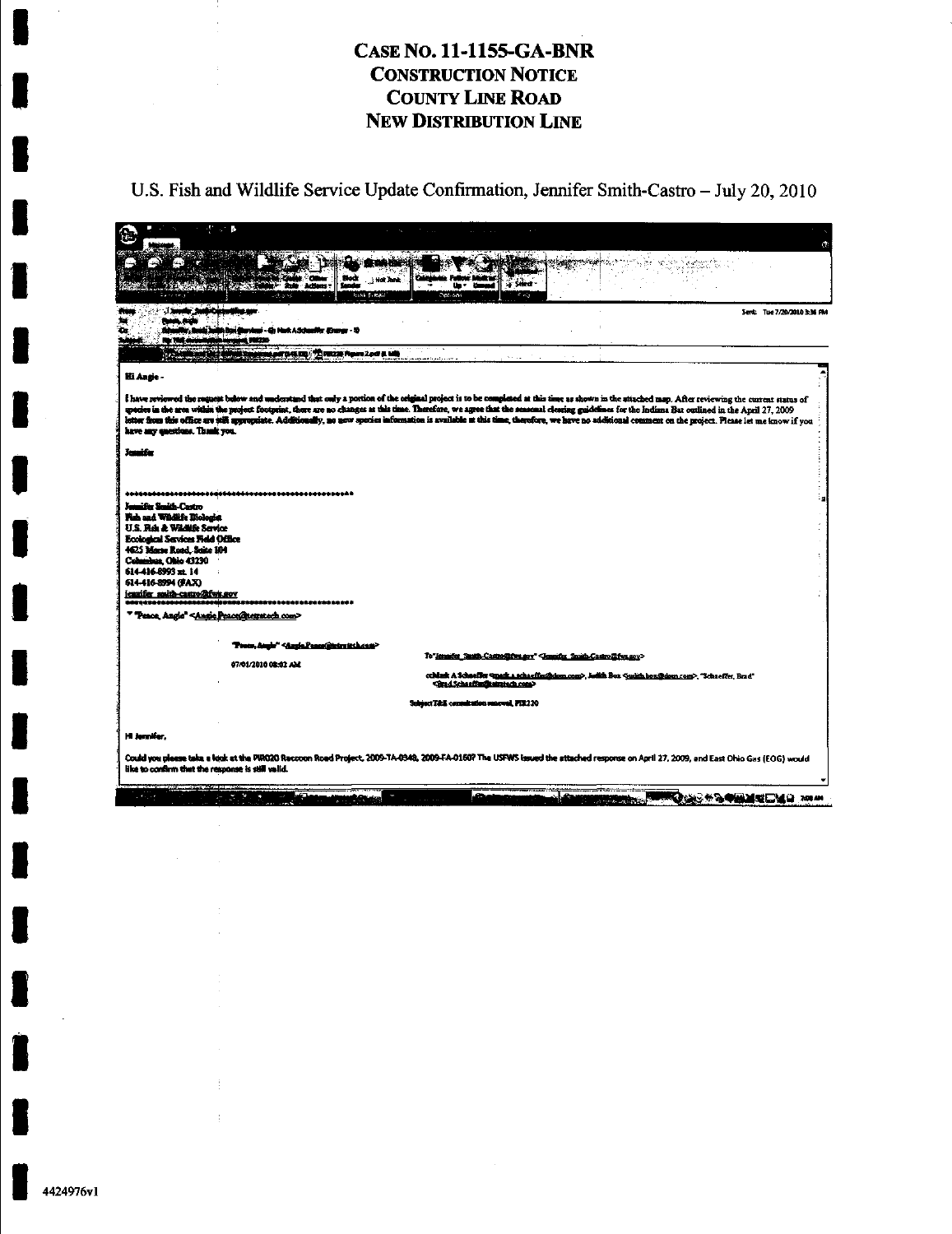Tetra Tech - Historical and Cultural Determination, Bonnie Locking - May 18,2010



May 18,2010

Mr. Mark Schaeffer Manager, Gas Projects 320 Springside Dr., Suite 320 **Akron, OH 43333** 

#### Re: East Ohio Gas Company, Pipeline Infrastructure Replacement Program OHPO Section 106 Summary Form PiR220 - I-80 County Line Road

Dear Mr. Schaeffer:

Tetra Tech, Inc. is submitting this form to document compliance of the PIR220  $-$  1-80 County Line Road project with Section 106 of the National Historic Preservation Act for the Pipeline infrastructure Replacement Program. A careful review of the project was conducted to determine if any effects to cultural resources as a result of the PIR220 -1-80 County Line Road project can be anticipated. Tetra Tech has determined that no historic properties will be affected and the project will have no adverse effect on cultural resources.

Should the proposed project change in any manner, please notify me immediately so that continued compliance can be confirmed. A copy of the Section 106 Summary Form is included for the project files.

If you have any questions or need additional information conceming completion of this form, please contact me at (716) 849-9419 or [bonnie.locking@tetratech.com.](mailto:bonnie.locking@tetratech.com)

Sincerely, Tetra Tech, Inc.

'U47

Bonnie Locking Principal Investigator

Endosure: OHPO Section 106 Summary Fomn USGS Location Map Aerial Site Location Map

cc: Tetra Tech File: 100-NEA-DRO524

> Tetra Tech, Inc. 285 Ellicott Street, Buffalo, NY 14203 Tel 716.849.9419 Fax 716.849.9420 www.tetratech.com

I

I

I

I

I

I

I

I

I

I

I

I

I

I

I

I

I

I

I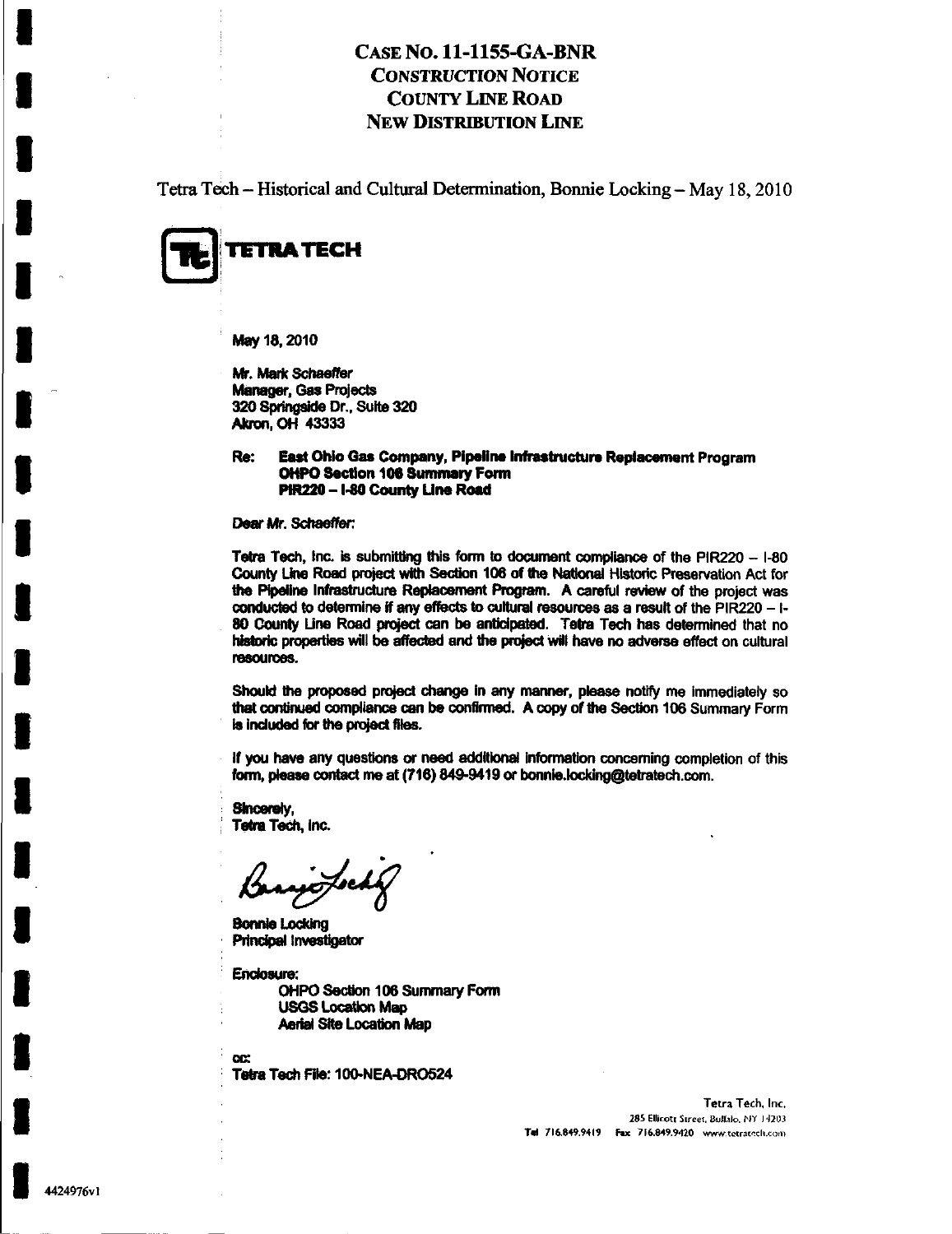Ohio Department of Natural Resources, Brian Mitch - August 4,2010

From: Mitch, Brian [mailto:Brian.Mitch@dnr.state.oh.us] Sent: Wednesday, August 04, 2010 8:43 AM **To: Peace, Angle** Subject: 10-0245; DEOG PIR Unes 4999 and 412 PIR 220



#### ODNR COMMENTS TO Angie Peace, Tetra Tech, 285 Ellicott Street, Buffalo, New York 14203

Project: Three sections of lines 4999 and 412, a total of approximately 4.1 miles, are intended to be replaced.

Location: The site is located in Sections 1,2, and 3, Weathersfield Township, Trumbull County, and Austintown Township, Mahoning County, Girard and Youngstown Quadrangles.

The Ohio Department of Natural Resources (ODNR) has completed a review of the above referenced project. These comments were generated by an inter-disciplinary review within the Department. These comments have been prepared under the authority of the Fish and Wildlife Coordination Act (48 Stat. 401, as amended; 16 U.S.C. 661 et seq.), the National Environmental Policy Act, the Coastal Zone Management Act, Ohio Revised Code and other applicable laws and regulations. These comments are also based on ODNR's experience as the state natural resource management agency and do not supersede or replace the regulatory authority of any local, state or federal agency nor relieve the applicant of the obligation to comply with any local, state or federal laws or regulations.

Rare and Endangered Species: The ODNR, Ohio Biodiversity Database contains no data at this project site.

Our invaitory projgram has not completely surveyed Ohio and relies on information supplied by many individuals and organizations. Therefore, a lack of records for any particular area is not a statement that rare species or unique features are absent from that area.

Fish and Wildlife: The ODNR, Division of Wildlife (DOW) has the following comments.

The current comments regarding this project are the same as those submitted on March 4,2009 and August 19, 2009 with two minor changes.

The project is within the range of the Indiana bat (*Myotis sodalis*), a state and federally endangered species. The following species of trees have relatively high value as potential Indiana bat roost trees: Shagbark hickory (Carya ovata), Shellbark hickory (Carya laciniosa), Bitternut hickory (Carya cordiformis), Black ash (Fraxinus nigra). Green ash (Fraxinus pennsylvanica), White ash (Fraxinus americana), Shingle oak (Quercus imbricaria), Northem red oak (Quercus rubra), Slippery elm (Ulmus rubra), American elm (Ulmus americana), Eastern cottonwood (Populus deltoides). Silver maple (Acer saccharinum). Sassafras (Sassafras albidum). Post oak (Quercus stellata), and White oak (Quercus alba). Indiana bat habitat consists of suitable trees that include dead and dying trees of the species listed above with exfoliating bark, crevices, or cavities in upland areas or riparian corridors and living trees of the species listed above with exfoliating bark, cavities, or hollow areas formed from broken branches or tops. If suitable trees occur within the project area, these trees must be conserved. If suitable habitat occurs on the project area and trees must be cut, cutting must occur between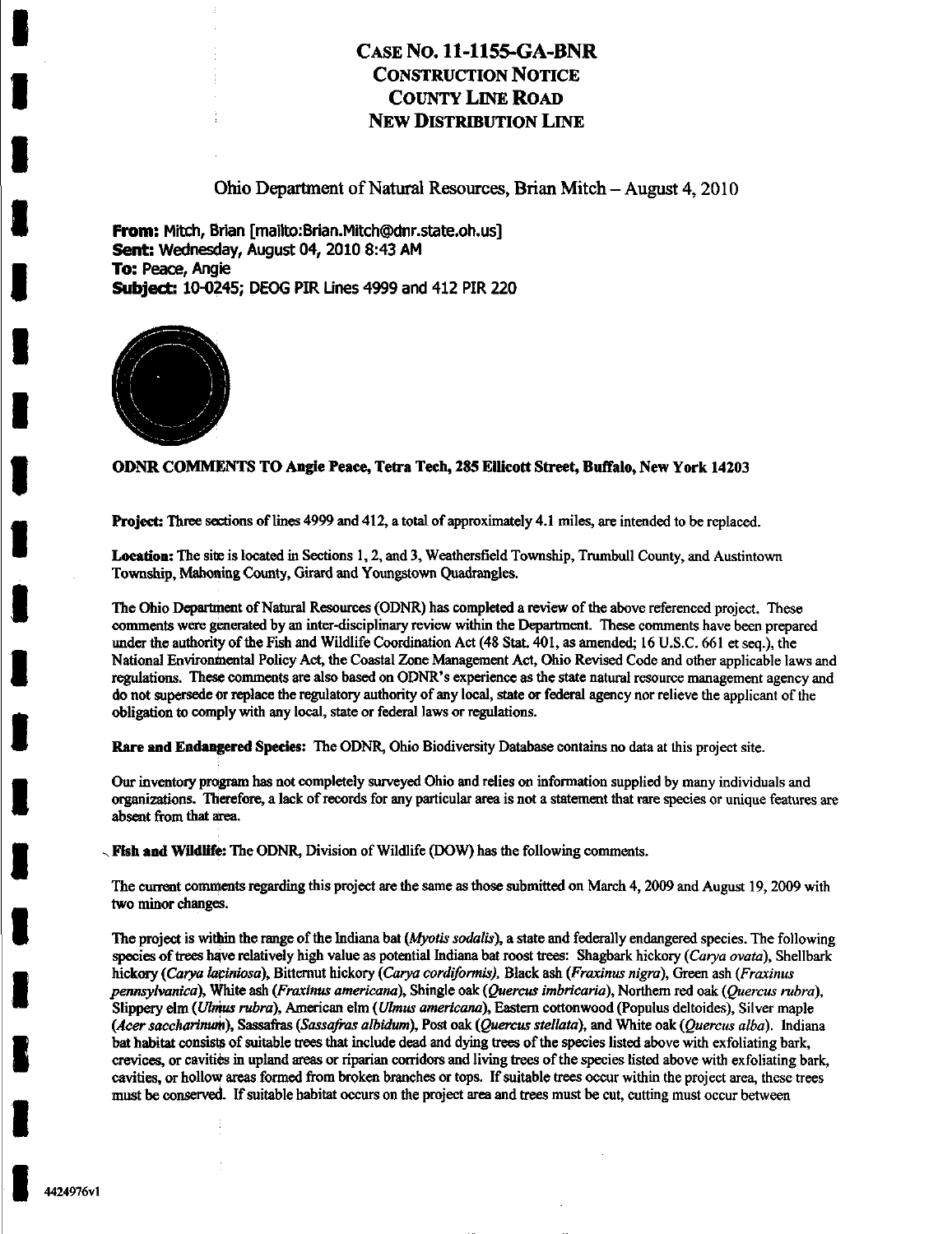#### Ohio Department of Natural Resources, Brian Mitch - August 4,2010 (page 2 of 2)

September 30 and! April 1. If suitable trees must be cut during the summer months of April 2 to September 29, a net survey must be conducted in May or June prior to cutting. If no tree removal is proposed, the project is not likely to impact this species.

The project is within the range of the bald eagle (*Haliaeetus leucocephalus*), a state threatened species. However, currently there are no records of this species near the project area.

The project is within the range of the black bear (Ursus americanus), a state endangered species. Due to the mobility of this species, the project is not likely to have an impact on this species.

The portion of the project located in Mahoning County is within the range of the Northern harrier (Circus cyaneus), a state endangered bird. Due to the land use of the project area and adjacent area, the DOW believes the project is not likely to impact this species.

The portion of the project located in Trumbull County is within the range of the Eastern massasauga (Sistrurus catenatus), a state endangered and a federal candidate snake species. Due to the location of the project, the DOW believes the project is not likely to impact this species.

The portion of the project located in Trumbull County is within the range of the clubshell (Pleurobema clava), a state and federally endangered mussel, and the snuffbox (Epioblasma triquetra), a state endangered mussel. Since there is no history of mussels in the vicinity of the project area, this project is not likely to have an impact on these species.

The portion of the project located in Trumbull County is within the range of the bobcat (Lynx rufus), a state endangered species. Due to the mobility of this species, the project is not likely to have an impact on this species.

The portion of the project located in Trumbull County is also within the range of the mountain brook lamprey (Ichthyomyzon greeleyi), a state endangered fish. Due to the mobility of this species the project is not likely to impact this species.

The project is within the range of the yellow-bellied sapsucker (Sphyrapicus varius), a state endangered bird. Due to the land use of the project area and surrounding area, the DOW believes the project is not likely to impact this species.

The project is not within the range of the snowy egret (Egretta thula) as previously indicated. However, it is within the range of the trumpeter swan (Cygnus buccinator), a state endangered bird. Due to the land use of the project area and surrounding area, the DOW believes the project is not likely to impact this species.

Geological Survey: The ODNR, Division of Geological Survey has no changes to its original comments regarding this project.

ODNR appreciates the opportunity to provide these comments. Please contact Brian Mitch at (614) 265-6378 if you have questions about these comments or need additional information.

Brian Mitch, Environmental Review Manager Ohio Department 6f Natural Resources **Environmental Services Section** 2045 Morse Road. Building F-3 Columbus, Ohio 43229-6693 Office: (614) 265-6378 Fax: (614) 262-2197 brian.mitch@dnr.state.oh.us

÷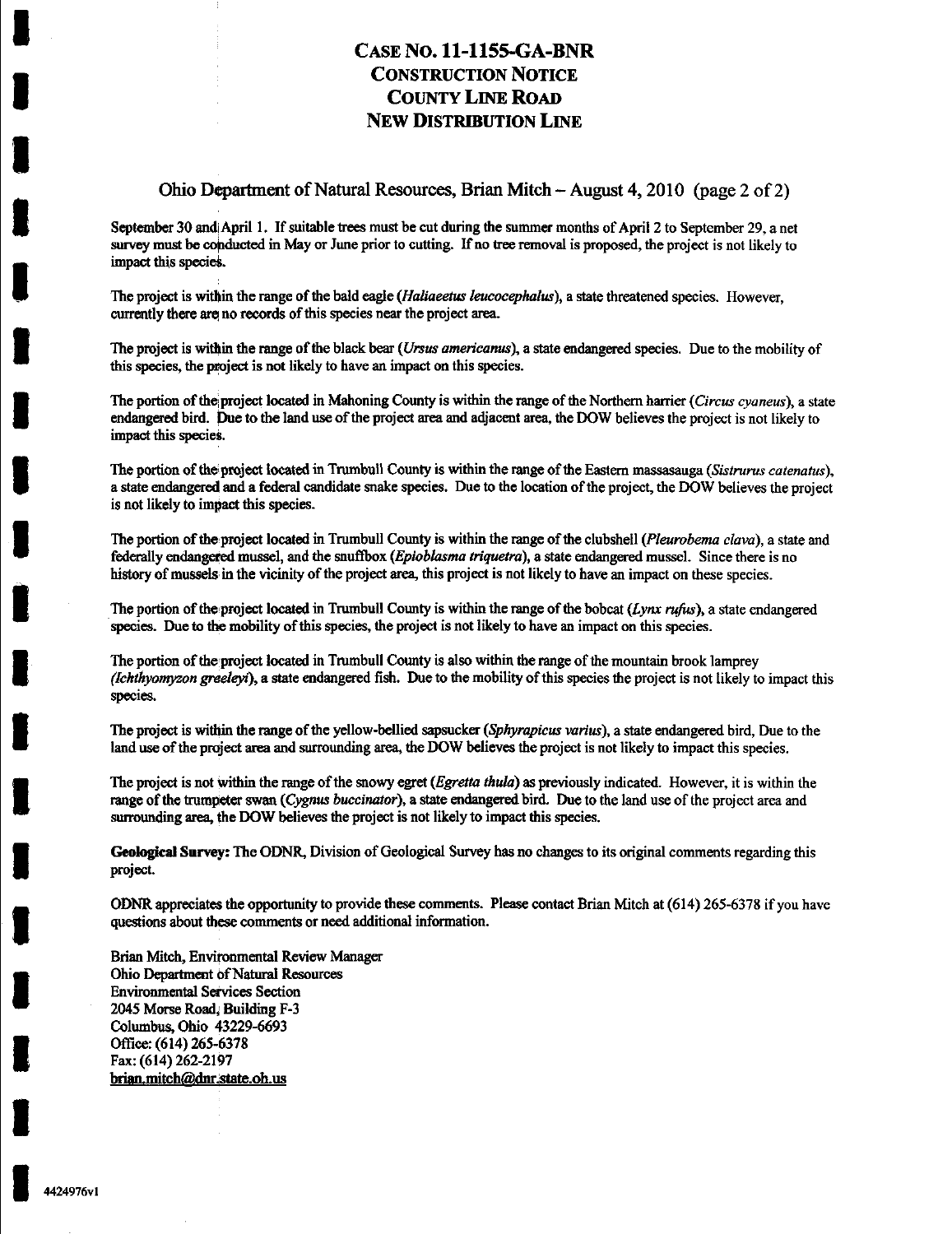Tetra Tech - Wetland Determination, Brad Schaeffer - May 18, 2010



I

May 18, 2010

Mr. Mark Schaeffer Manager, Gas Projects 320 Springside Drive, Suite 320 Akron, OH 44333

Re: East Ohio Gas Company, Pipeline Infrastructure Replacement Program, Wetland Determination Letter Report PIR220 -1-80 County Une Road

Dear Mr. Schaeffer:

Teba Tech, Inc. is submitting this wetland detennlnation letter report for the pipeline infrastructure replacement project located in the vicinity of Interstate 80 and County Line Road in Trumbull and Mahoning Counties, Ohio. This report documents the results of a wetland desktop analysis for the project area and includes a brief project introduction, review of background data, results narrative, and figures. In summary, no wetlands or waterbodies were determined to occur in the project area.

If you have any questions or need additional information concerning this report, please contact me at (716) 849-9419 or brad.schaeffer@tetratech.com.

Sincereiy, **Tetra Tech, Inc.** 

Bouldy a Solution

**Brad Schaeffer** Managing Environmental Scientist

Enclosures: USGS Map Aerial Map

bc: Tetra Tech File: 100-NEA-DRO524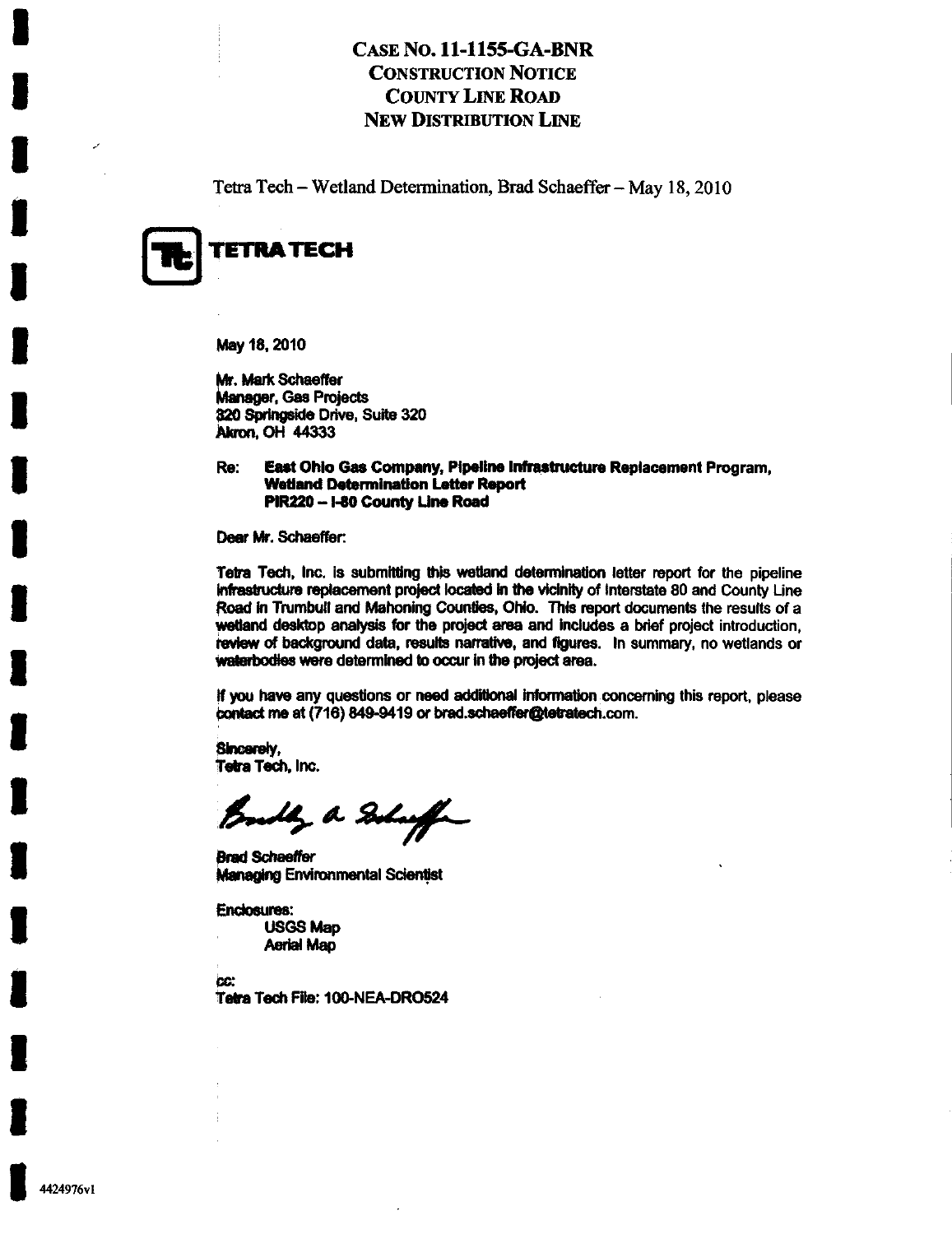Trumbull County Soil & Water Conservation District - Jason Trapp, May 26, 2010

Domiaios Resources Services, Inc. <br>44\$ Wen Main Street, Clarksburg, WV 26301 **19 inc.** Client Control of Main Summer Control of Main Summer Control of Main Summer Control of Main Summer Control of Main Summer Control of Ma Web Address: [www.dom.com](http://www.dom.com)



May 26,2010

#### <u>by Fedex</u>

Jason Trapp Storm Water Specialist Trumbull Soil & Water Conservation District S20 West Main Street, Suite #3 Gortland, OH 44410

#### Re: East Ohio Gas Company. Pipeline Infrastructure Replacement Program Notification of Project Modifications for the Trumbull Soil & Water Conservation District Storm Water Management Application Review PIR220 - 1-80 County Line Road Project

Dear Mr. Trapp:

East Ohio Gas Company (EOG) transmitted a Storm Water Pollution Prevention Plan (SWPPP), NOI Approval, and Trumbull Coimty Erosion Sedimentation and Control (ESC) Application for the replacement of 4.1 miles of natural gas pipeline located in the Township of Austintown, Mahoning County and the Township of Weathersfield, Trumbull County, Ohio on July 9, 2009. The Trumbull SWCD issued final approval on August 25,2009 for the project.

A supplemental letter notifying you of changes to the project due to scheduling constraints for public projects in the same area was submitted to your office January 29, 2010. As indicated in the January 29, 2010 letter, the project footprint has not changed; all sections discussed in the January 29, 2010 letter and below constitute portions of the original project described in EOG's original submitted materials.

Per coordination conducted via telephone with your office on January 12, 2010, EOG understands that the original application and fee submitted to the Trumbull Soil and Water Conservation District apply to the entire project, which will be completed in separate portions from 2010 (PIR020 - McDonald Project) to 2011 and beyond (remaining portions). This was confirmed via email on March 4,2010.

At this time, EOG is proposing to complete the middle 0.5 miles of the original project within Weathersfield Township, Trumbull County, and Austintown Township, Mahoning County, as early as fall 2010. This portion of die original project has been named the PIR220 - I-80 County Line Road Project. The PIR220 - I-80 County Line Road Project is comprised of two sections. The first section begins at the north side of West Liberty Street in Trumbull County and extends north for approximately 0.21 miles. The second section begins at the south side of Interstate 80 and extends approximately 0.29 miles south. The Trumbull County portion of this section (north of County Line Road) is

J.

I

I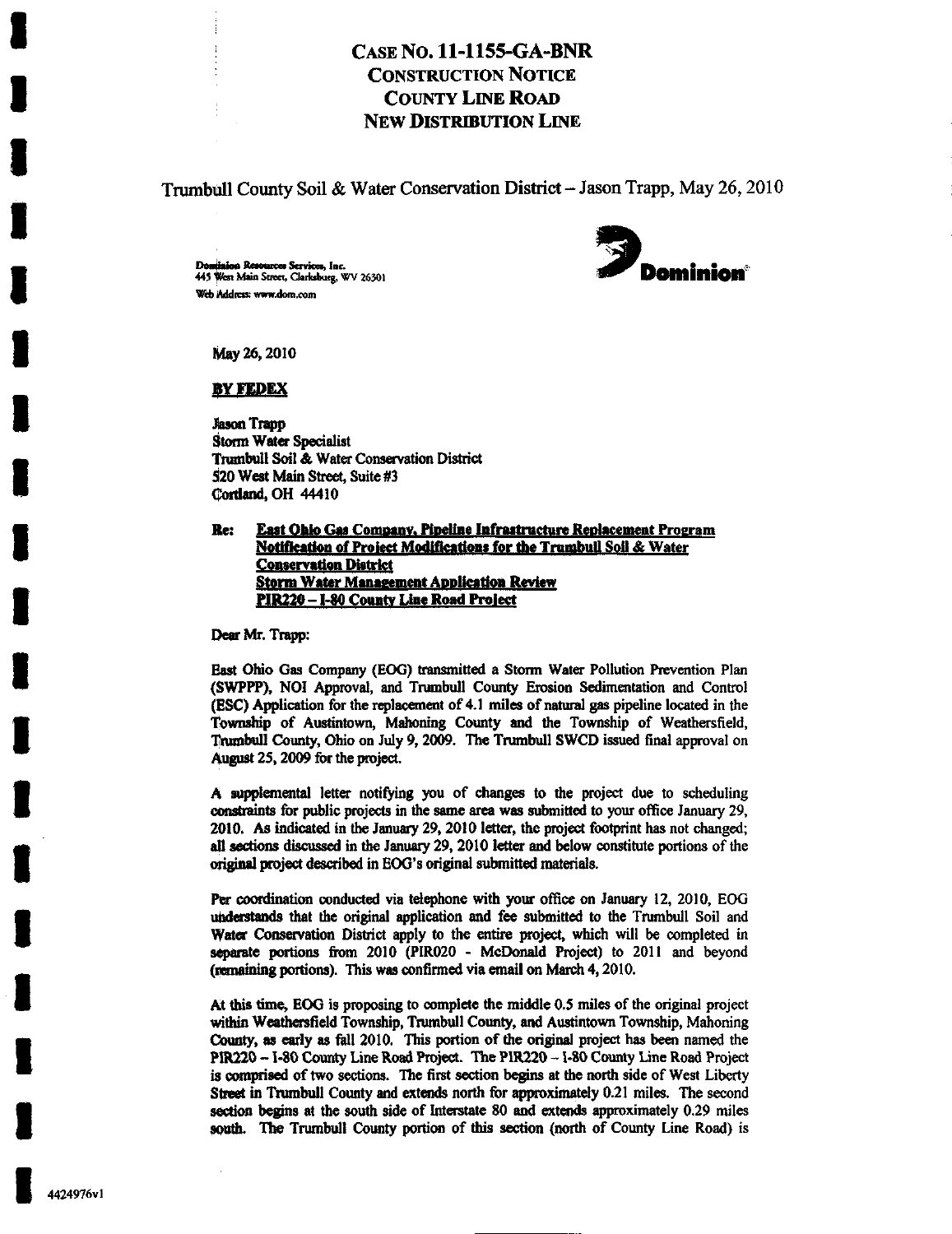Trumbull County Soil & Water Conservation District - Jason Trapp, May 26, 2010 (page 2 of 2)

approximately 0.10 miles long.

The remaining southern-most portion of the original project along Raccoon Road in Mahoning County will be completed as a separate project at a later date due to the requirement for a full Certificate Application from the Ohio Power Siting Board.

There are no wetlands or waterbodies within the PIR220 - I-80 County Line Road Project area, and appropriate Best Management Practices will be implemented for all project portions as described in the updated SWPPP. Because there are no wetlands or waterbodies within the PIR220 ROW, the full 60 foot wide ROW will be utilized for this project.

EOG is submitting a revised SWPPP for the PIR220 - I-80 County Line Road Project that reflects only the middle portion of the original project, as discussed above. Updated figures are included in Appendix A of the SWPPP.

If you have questions or need additional information, please feel free to contact Judith Box at (330) 664-2579.

Sincorely,

Heasy

Mark D. Reaser Director, Gas Environmental Services

**Enclosures:** Revised SWPPP

J. Box, Dominion CC.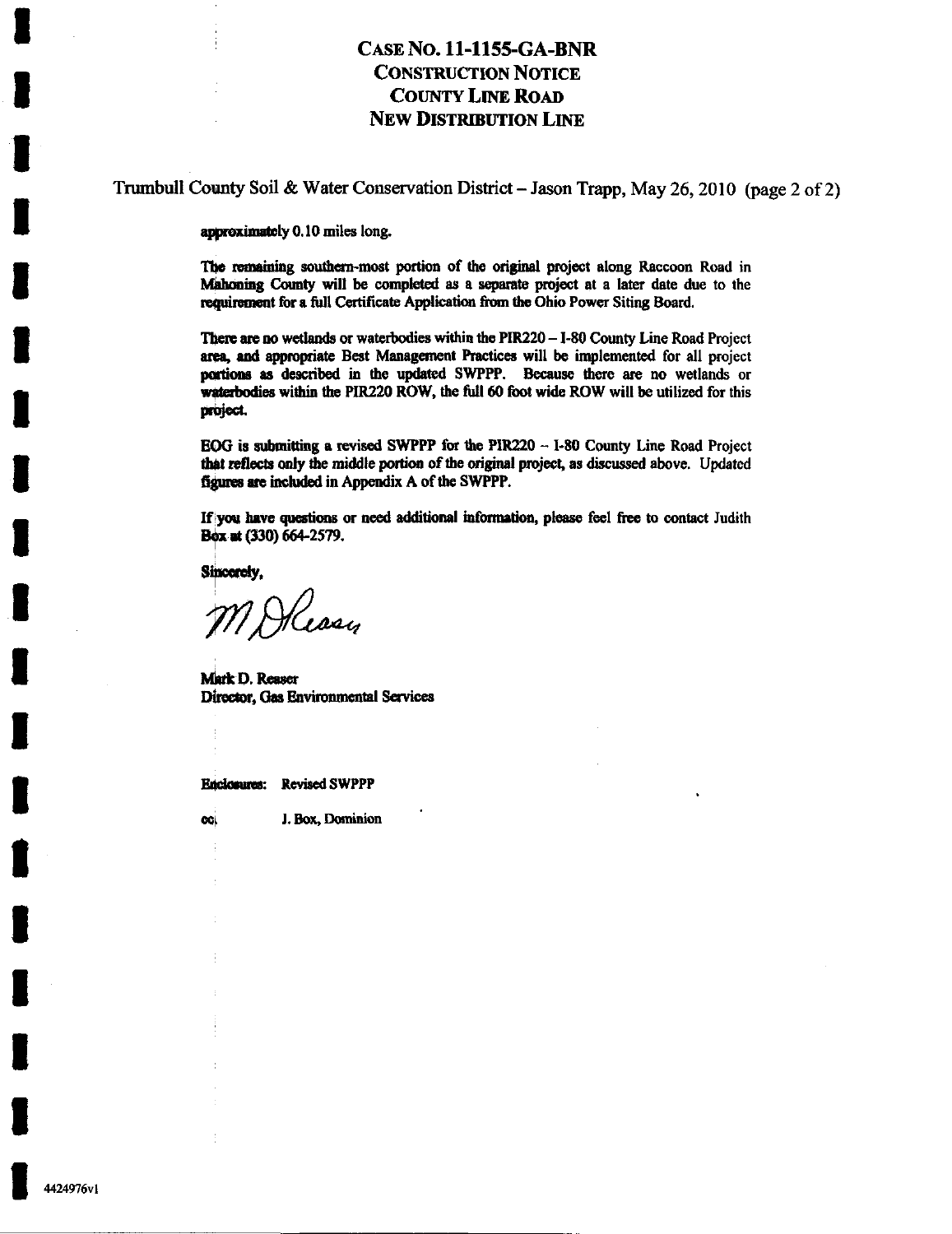Trumbull County Soil &; Water Conservation District Update Confirmation - Jacob Gore, June 10, 2010

From: Jacob Gore [[mailto:gorej@embarqmail.com\]](mailto:gorej@embarqmail.com) Sent: Thursday, June 10, 2010 4:25 PM To: Judith Box (Services - 6) Subject: PIR220 - I-80 County Line Road Project

#### Judi,

As we discussed, I reviewed the plans for the next phase of the gas pipeline replacement in Weathersfield Twp., Trumbull County and found no issues or needed changes. The permit/approval by our office was already issued to cover the entire project (Trumbull portion) before it was split into phases and so an additional fee and application will not be necessary. If you have any questions or need anything at all don't hesitate to call the office at my extension 330-637-2056 ext. 112.

-Jake-

Jacob Gore Trumbull SWCD Conservation Specialist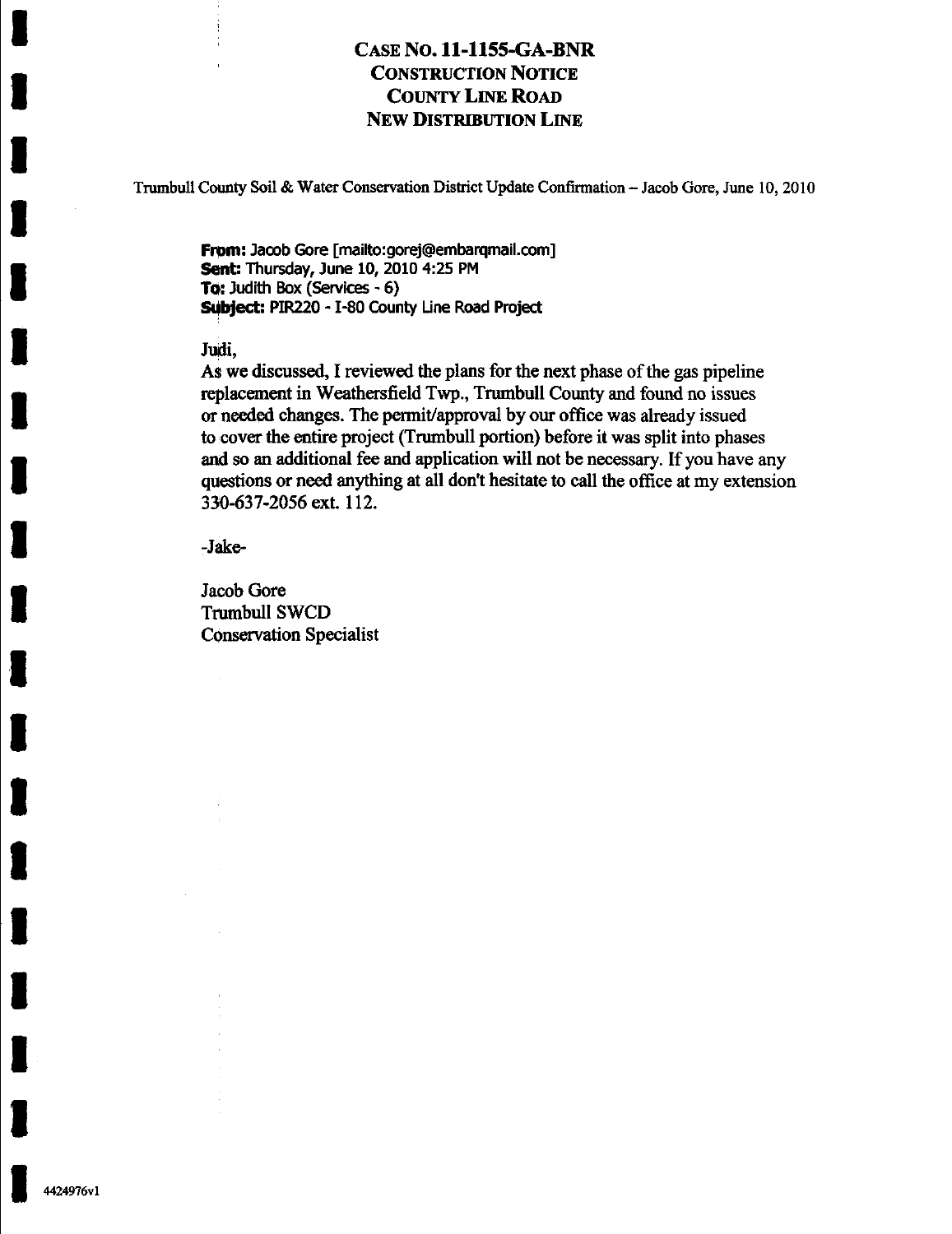Mahoning County Soil & Water Conservation District  $-$  Sean McGuire, May 26, 2010

Dominion Resources Services, Inc.<br>445 West Main Street, Clarksburg. WV 26301 **in the contract of the contract of the contract of the contract of the contract of the contract of the contract of the contract of the contract** Web Address: www.dom.com



May 26,2010

#### **BY FEDEX**

Sean McGuire Urban Conservationist Mahoning Soil & Water Conservation District 8\$0 bidustrial Road Youngstown, OH 44410

Re: East Ohio Gas Company. Pipeline Infrastructure Replacement Program Notification of Project Modifications for the Mahoning Soil & Water **Conservation District Storm Water Management Application Review** PIR220 -- I-80 County Line Road Project

Dear Mr. McGuire:

East Ohio Gas Company (EOG) transmitted a Storm Water Pollution Prevention Plan (SWPPP), and NOI Approval for the replacement of 4.1 miles of natural gas pipeline located in the Township of Austintown, Mahoning County and the Township of Weafliersfield, Trumbull County, Ohio on July 9, 2009. A copy of the U.S. Army Corps of Engmeers (USACE) Preconstruction Notification (PCN) approval letter, total acres of disturbance, and the Mahoning County Soil and Water Conservation District (Mahoning SWCD) ESC Application form were submitted at your request in early August 2009 to support the original submittal. In response to the submitted materials, the Mahoning SWCD issued final approval on August 5, 2009 for the project.

This correspondence is being sent to notify you of changes to the project due to scheduling constraints for public projects in the northern portion of the project area, and certification requirements by the Ohio Power Siting Board (OPSB) for the southern-most portion of the project area. The project footprint has not changed; all sections discussed below constitute portions of the original project described in EOG's original submitted materials.

The original project is now composed of three separate projects, the northern portion, the middle portion, and the southem portion. EOG is currentiy completing the northem 2.3 miles of the original project within Weathersfield Township, Trumbull County. Trumbull SWCD is aware of the project change and has issued their approval.

At this time, EOG is proposing to complete the middle 0.5 miles of the original project within Weathersfield Township, Trumbull County, and Austintown Township, Mahoning County, as early as fall 2010. This portion of the original project has been named the PIR220 -1-80 County Line Road Project. The P1R220 -1-80 County Line Road Project is comprised of two sections. The first section begins at the north side of West Liberty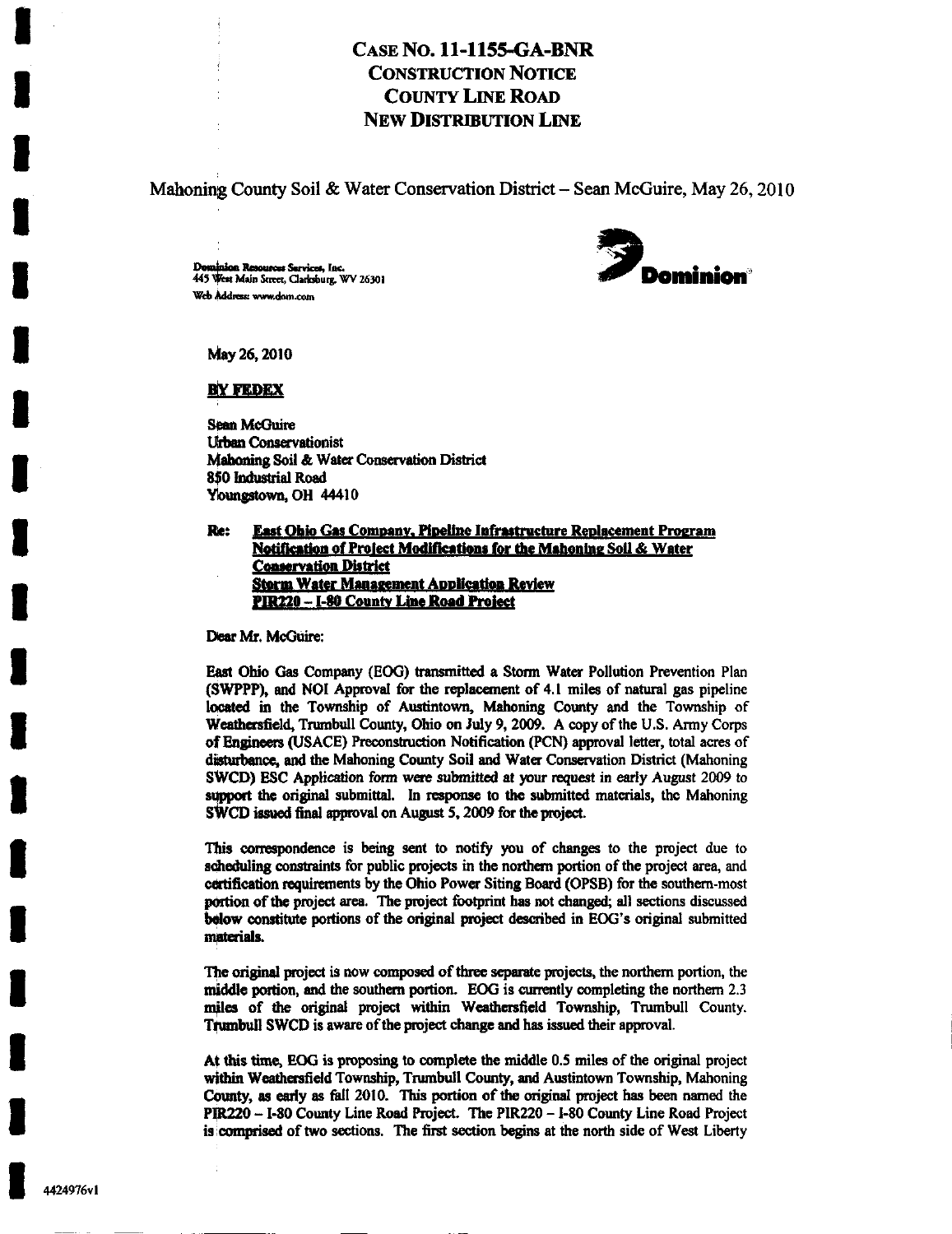Mahoning County Soil & Water Conservation District - Sean McGuire, May 26, 2010 (page 2 of 2)

Street in Trumbull County and extends north for approximately 0.21 miles. The second section begins at the south side of Interstate 80 and extends approximately 0.29 miles south. The Mahoning County portion of this section (south of County Line Road) is approximately 0.19 miles long.

The ranaining southem-most portion of the original project along Raccoon Road in Mahoning County will be completed as a separate project at a later date due to the requirement for a full Certificate Application from OPSB.

There are no wetlands or waterbodies within the PIR220 - I-80 County Line Road Project area, and appropriate Best Management Practices will be implemented for all project portions as described in the updated SWPPP. Because there are no wetlands or waterbodies within the PIR220 ROW, the full 60 foot wide ROW will be utilized for this project.

EOG is submitting a revised SWPPP for the PIR220 - I-80 County Line Road Project that reflects only the middle portion of the original project, as discussed above. Updated figures are included in Appendix A of the SWPPP.

BOG assumes that the Mahoning SWCD approval issued August 5, 2009 applies to the projects as described above, and that no further correspondence is required.

If you have questions or need additional information, please feel free to contact Judith Boxat(330)664-2S79.

Sincerely,

M Alcasy

Mark D. Reaser Director, Gas Environmental Services

Enclosures: Revised SWPPP

cc. J. Box, Dominion